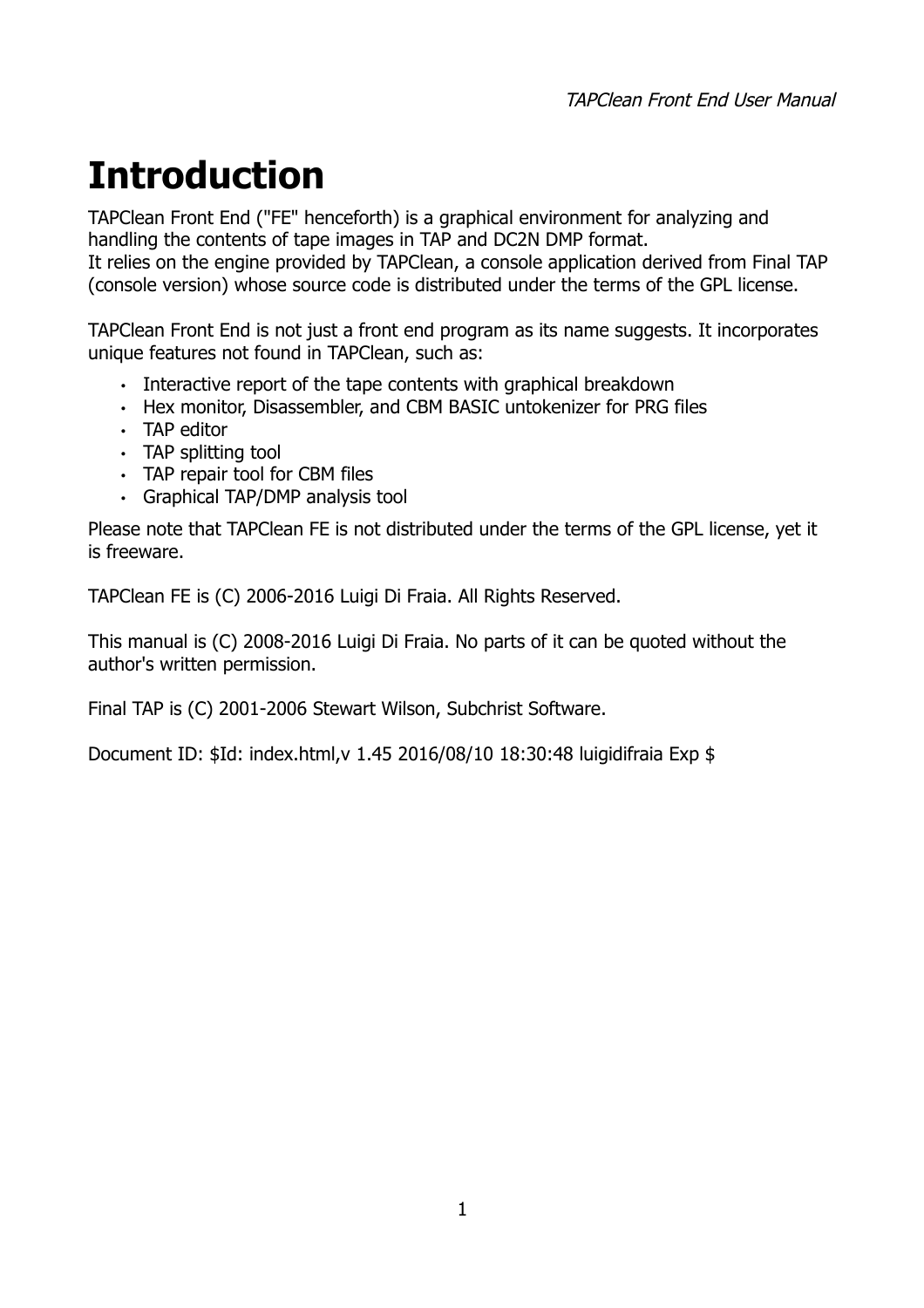## **Table of Contents**

| Only scan for the loader whose signature is found in CBM files11     |  |
|----------------------------------------------------------------------|--|
|                                                                      |  |
|                                                                      |  |
|                                                                      |  |
|                                                                      |  |
|                                                                      |  |
|                                                                      |  |
|                                                                      |  |
|                                                                      |  |
|                                                                      |  |
|                                                                      |  |
| Preserve loader variables between subsequent test/clean operations12 |  |
|                                                                      |  |
|                                                                      |  |
|                                                                      |  |
|                                                                      |  |
|                                                                      |  |
|                                                                      |  |
|                                                                      |  |
|                                                                      |  |
| Record.                                                              |  |
|                                                                      |  |
|                                                                      |  |
|                                                                      |  |
|                                                                      |  |
|                                                                      |  |
|                                                                      |  |
|                                                                      |  |
|                                                                      |  |
|                                                                      |  |
| DASM.                                                                |  |
|                                                                      |  |
| <b>BASIC.</b>                                                        |  |
|                                                                      |  |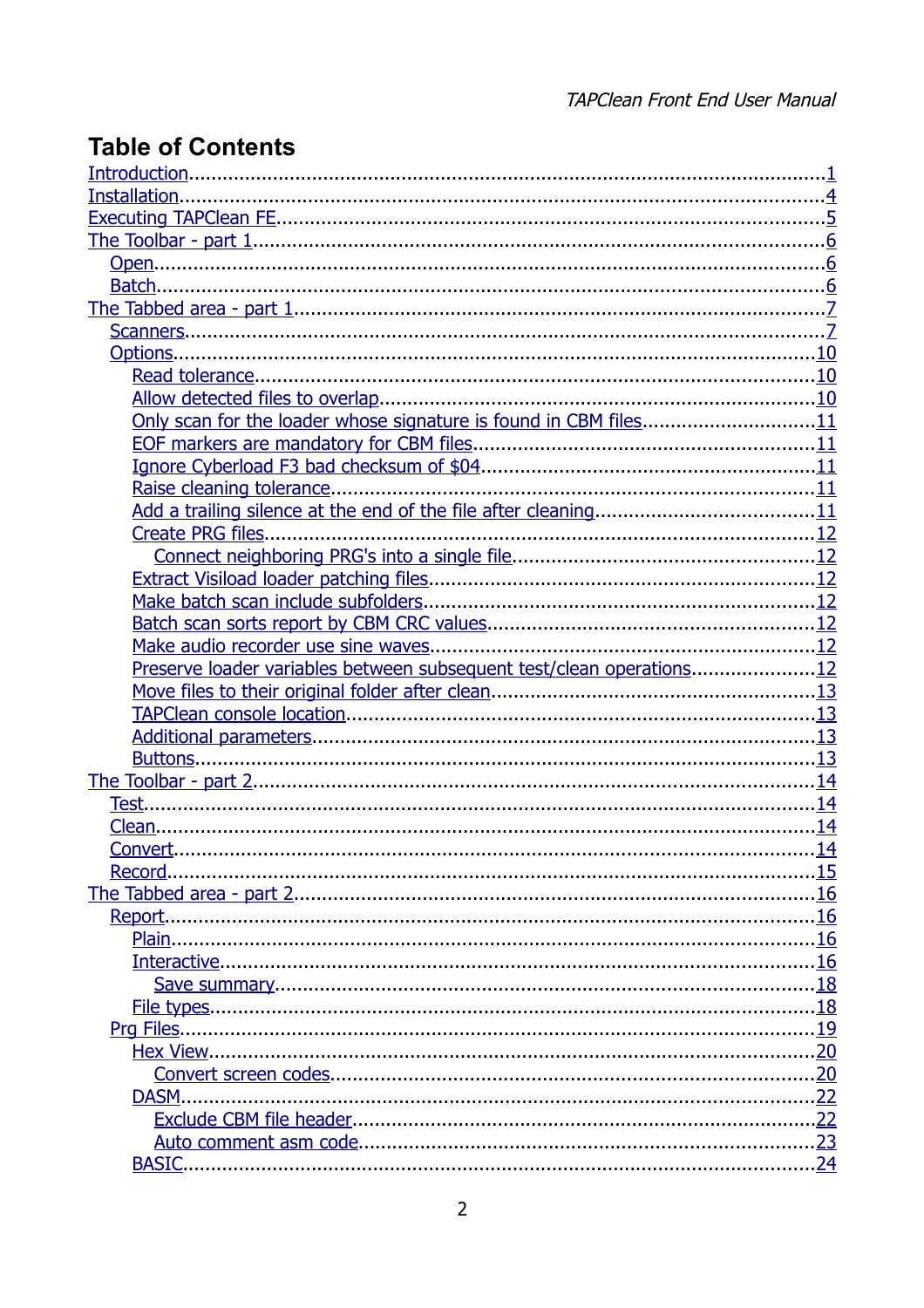#### TAPClean Front End User Manual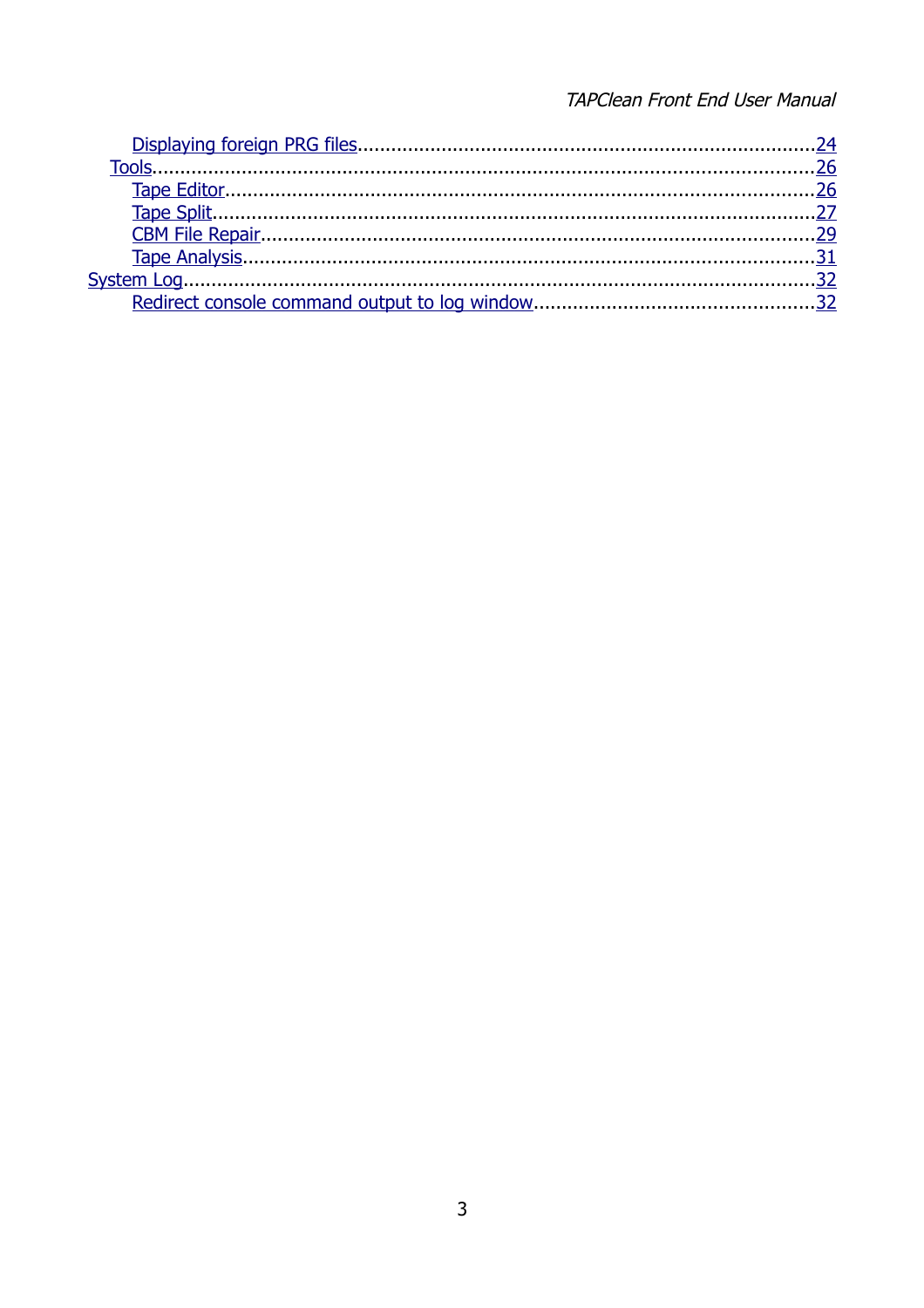# <span id="page-3-0"></span>**Installation**

TAPClean FE doesn't include an installer under OSes other than Windows. For manual installation, the contents of the distribution archive need to be extracted in a location of the file system where the user has write permission.

In order to maximize user experience and ease of use, TAPClean and TAPClean FE are distributed together in binary form for Windows 32, Debian Linux, and Solaris 10 sparc/x86. TAPClean FE requires the GTK+ 2.24+ runtime installed. Alternatively, users can download the archive with the relevant runtime libraries bundled together. For more information about GTK+, please consult the [GTK+ Project homepage.](http://www.gtk.org/)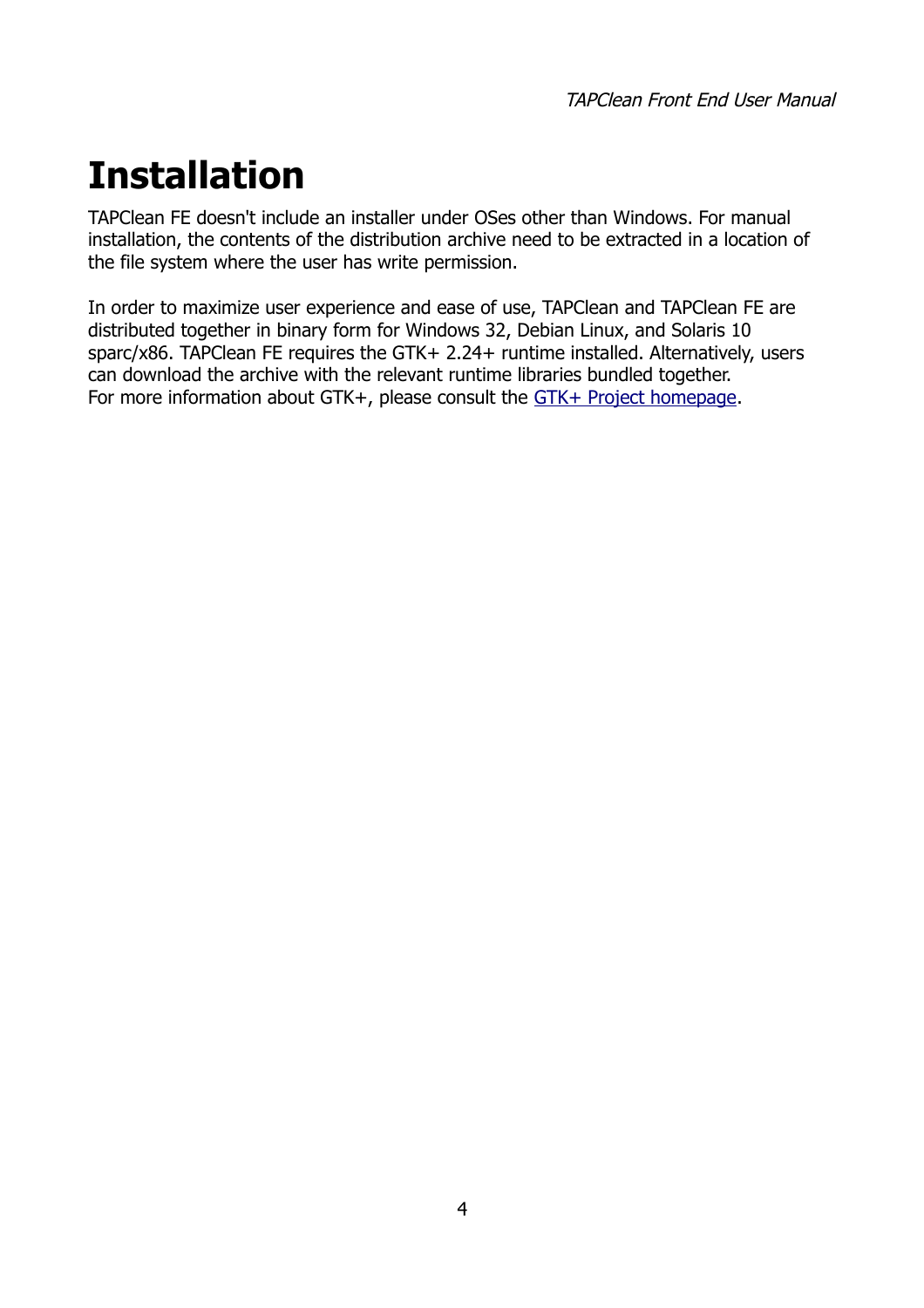# <span id="page-4-0"></span>**Executing TAPClean FE**

Upon starting TAPClean FE, the main window is displayed.

| TAPClean Front End                                                                                                                                                                                                                                                                                    |  |
|-------------------------------------------------------------------------------------------------------------------------------------------------------------------------------------------------------------------------------------------------------------------------------------------------------|--|
| Help<br>Eile                                                                                                                                                                                                                                                                                          |  |
| Batch  <br>Clean Convert<br>Test<br><b>Record</b><br>¦Open¦                                                                                                                                                                                                                                           |  |
| Report<br>Scanners Scoptions 6 Prg Files Tools & System Log                                                                                                                                                                                                                                           |  |
| TAPClean Front End - (C) 2006-2015 Luigi Di Fraia                                                                                                                                                                                                                                                     |  |
| 22 Feb 2015 - Changelog:<br>- Correctly escape {BLUE} in the BASIC viewer<br>- Re-enabled use of the -do <loader> switch when just one scanner is active<br/>(other than CBM ROM)<br/>- Panes in PRG Files are now resizable<br/>- Cross-analysis available from the tape layout bar as well</loader> |  |
| 21 March 2014 - Changelog:<br>- The plain report can now be saved to file<br>- The tape analysis graph now expands when window is resized<br>- The BASIC decoder now decodes control characters to readable descriptions<br>- PRG files are now automatically decoded upon being selected             |  |
| $20$ July $2013$ - Changelog:<br>- Can now pass the -preserve argument to TAPClean upon request<br>- Accept drag'n'drop of TAP/DMP files on main toolbar<br>- Auto decode PRG files in active view                                                                                                    |  |
| 16 Jan 2013 - Changelog:<br>- CBM file repair supports an additional scenario                                                                                                                                                                                                                         |  |
| 05 Oct 2012 - Changelog:<br>- Cross-analysis available for the CBM file repair tool as well                                                                                                                                                                                                           |  |
| Plain   Interactive   File types                                                                                                                                                                                                                                                                      |  |
| No TAP/DMP file or folder attached for operation or batch scan                                                                                                                                                                                                                                        |  |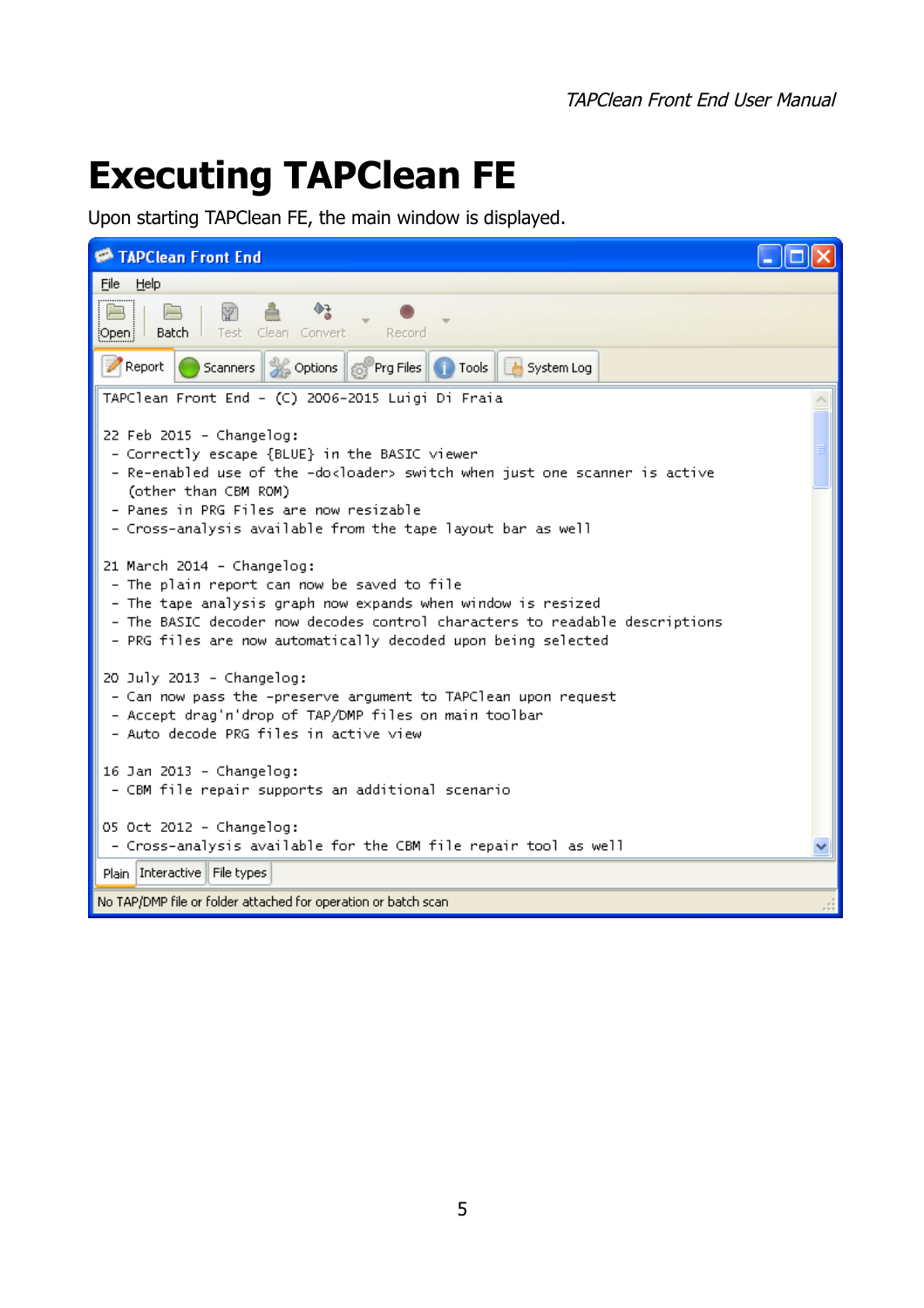# <span id="page-5-2"></span>**The Toolbar - part 1**

The toolbar area comprises 6 buttons, 4 of which are initially disabled.



## <span id="page-5-1"></span>**Open**

This button is used to select a TAP or DC2N DMP file to work with. Upon selecting a file all of the toolbar buttons are enabled to start working with that file:



When no file has been selected yet, the status bar looks as per image below:

No TAP/DMP file or folder attached for operation or batch scan

If a file is then selected, the status bar keeps track of the filename:

Attached file: Dizzy.tap

By default when TAPClean FE is executed it looks for the environment variable TAPHOME: If found, the "Open" command initially refers to the folder as specified by TAPHOME.

## <span id="page-5-0"></span>**Batch**

This button is used to perform a batch analysis of all of the tapes contained in a folder. The analysis can scan subfolders recursively if configured in the options (see later). It should be noted that up to version 0.24 the batch analysis was only available for TAP files in TAPClean. Batch analysis of DC2N DMP files was introduced in version 0.25.

As with "Open", "Batch" initially refers to the folder specified by TAPHOME, if defined.

Prior to discussing the function of the other toolbar buttons, it is convenient to have a look at the various options that can be configured to perform a tape image analysis.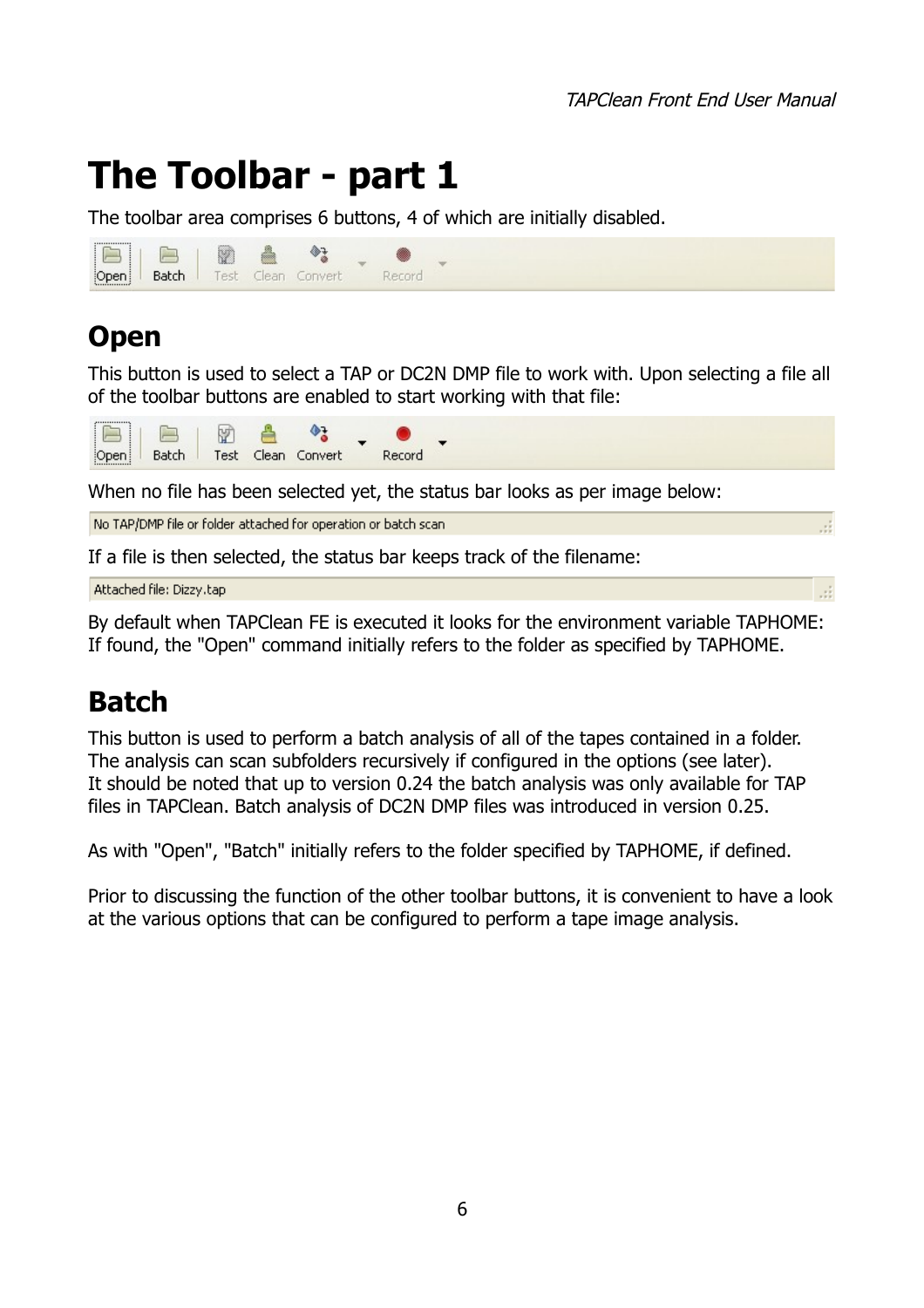# <span id="page-6-1"></span>**The Tabbed area - part 1**

This area comprises a number of tabs, two of which are used to show the analysis report and the execution log. These will be discussed in detail later on, when we'll look at the analysis controls.

## <span id="page-6-0"></span>**Scanners**

This tab contains a list of the file formats that are searched for and checked for integrity, where possible, within the opened tape image. The component in TAPClean that looks for each format is referred to as "scanner", hence the reference here.



The list shown above is entirely read upon startup from the file *scanners.txt* that's located in the folder from where TAPClean FE is executed (i.e. the current working directory). The only exception is about the CBM ROM one which is built-in and does not require inclusion in scanners.txt.

Using the copy in the current working folder means that the application can be forced to read in and use a different subset of scanners (e.g. a stripped down list of the available ones), based on the current working directory. Symbolic links can be created to obtain this result as well.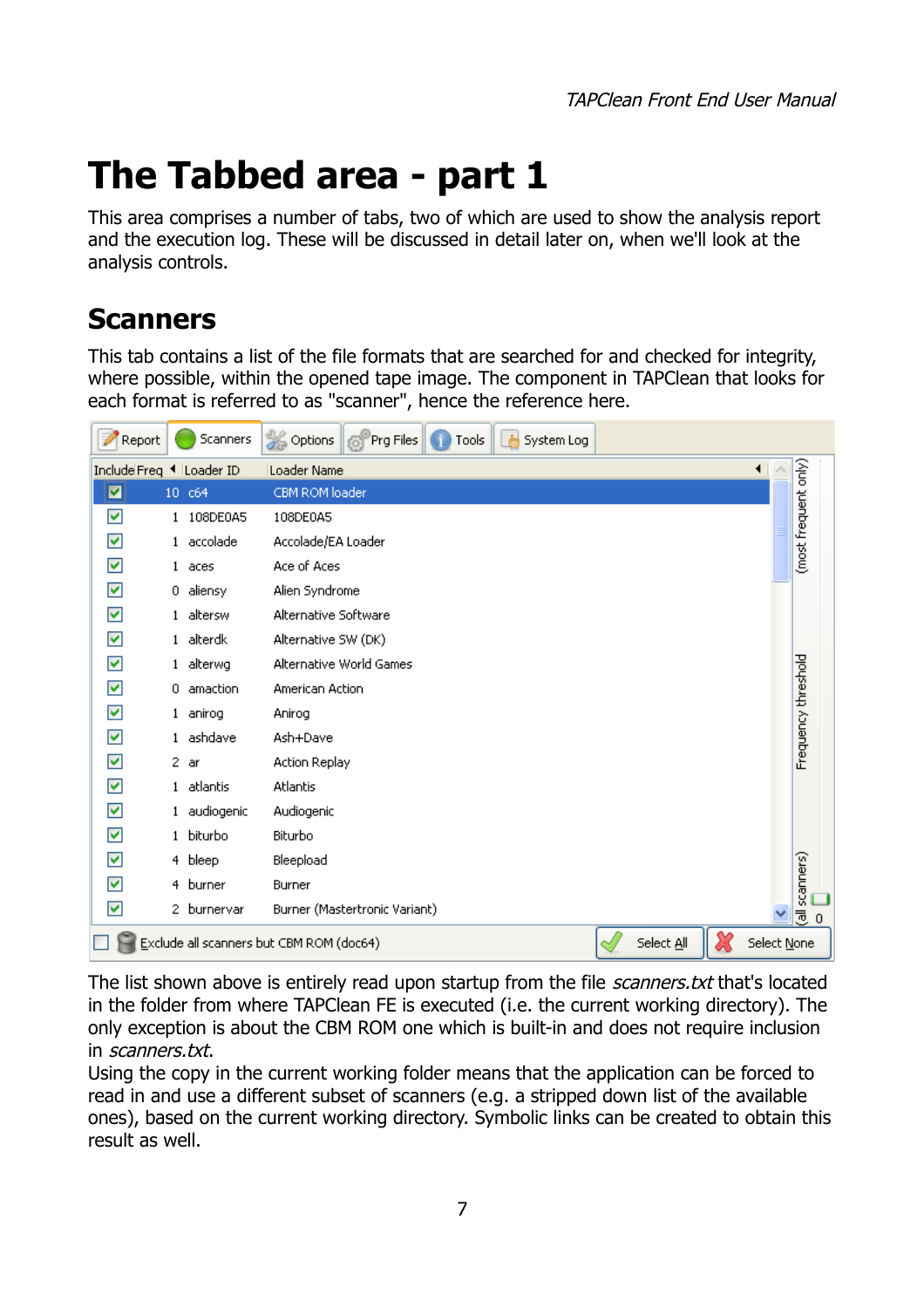This list can be controlled directly, by checking in or out any subset of the scanners (excluding the built-in CBM ROM one), as shown in the example below where the "Accolade/EA Loader" has been excluded:

| M | 10c64      | CBM ROM loader     |
|---|------------|--------------------|
| M | 108DE0A5   | 108DE0A5           |
|   | 1 accolade | Accolade/EA Loader |
| M | 1 aces     | Ace of Aces        |
| M | aliensy    | Alien Syndrome     |

The reason for which a subset of scanners may require being excluded during the analysis is that they may trigger false recognitions. File type mismatch is often the reason beyond an incomplete recognition or recognition with errors in TAPClean.

It should be noted that the order in which the scanners are used in TAPClean is relevant. If an area of the tape image file has been acknowledged to use a certain format by mistake then, under normal circumstances, that area cannot be acknowledged again while looking for another file format.

Finally, the order in which the scanners are used in TAPClean is not as shown in the above list. The order is hardcoded in TAPClean and has been engineered based on experience.

In case of large tape images where the file formats in use are already known, it may be worth selecting just those file formats, to speed up the analysis process and avoid misrecognition as well. The "Select None" button button comes handy in those circumstances where users want to check out all of the scanners because just a few ones need to be selected.

Similarly, the "Select All" button would check back in all of the scanners for usage.

An additional mechanism for scanner selection is based on their frequency of occurrence in commercial tapes. Normalized frequency values have been selected based on field expertise. Only those scanners whose frequency of occurrence is greater than or equal to the selected "Frequency threshold" are activated.

The "Exclude all scanners but CBM ROM (doc64)" checkbox is used to override the settings for what concerns checked in and checked out scanners. If this option is enabled then the only active file format searched for during the analysis is the CBM ROM one. It is often convenient to activate this option where it's known that the only file format used in a tape is the CBM ROM one. Also, it may be useful to activate this option to make a quick scan of the selected tape image and let TAPClean guess which formats are expected to be therein. This attempt is done by checking the CBM ROM files (usually part of the boot sequence) for known portions of code that uniquely identify a file format (also referred to as "signatures").

A right mouse click over the list of scanners brings up a contextual menu as per image below: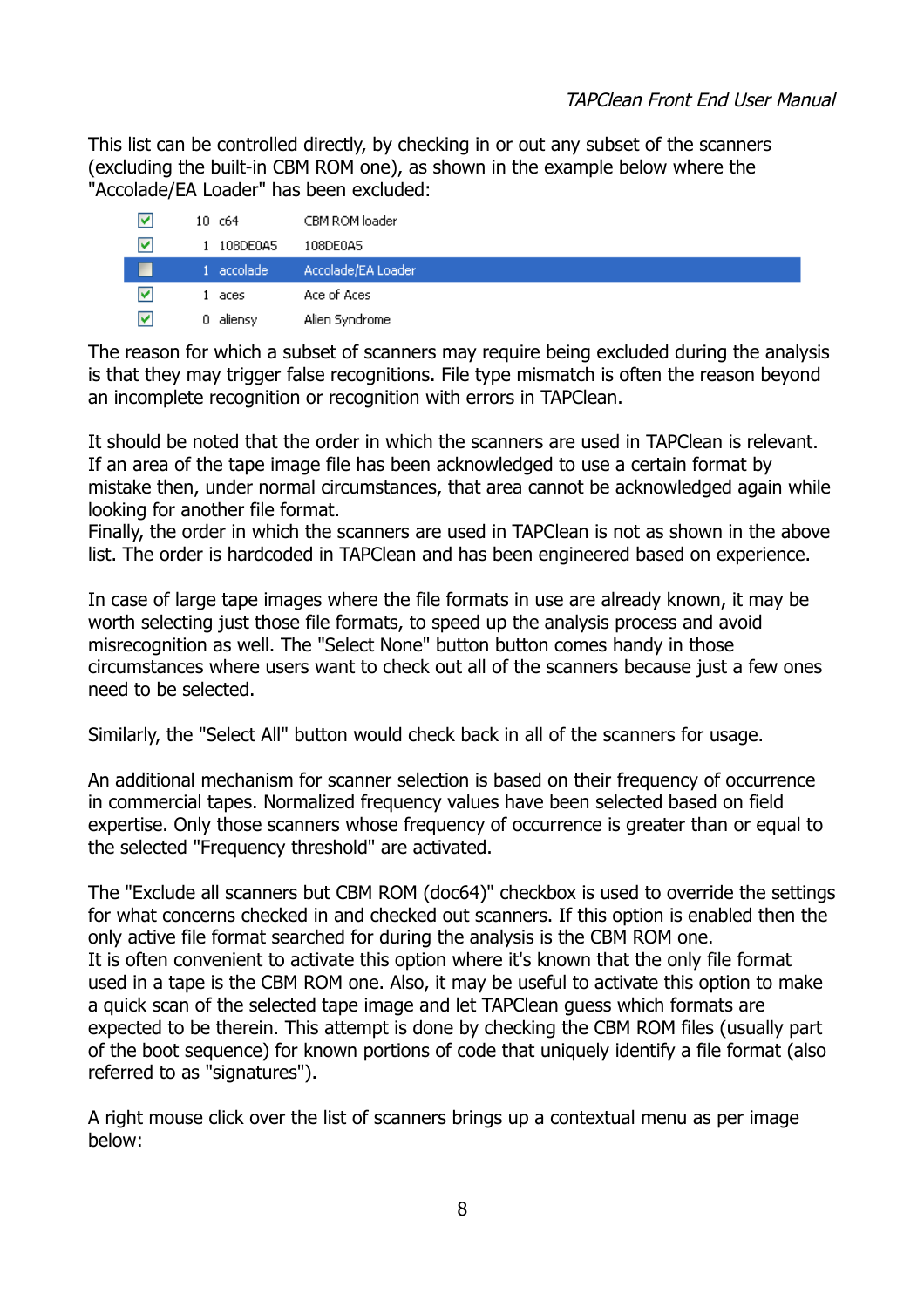

The first available option is "Manually add a scanner", which adds a row to the list of known scanners in edit mode:

| V | 4 usgold   | U.S. Gold   |
|---|------------|-------------|
| M | 3 virgin   | Virgin      |
| M | 4 visi     | Visiload    |
| M | 3 wild     | Wildload    |
| է | 0 loaderid | Description |

At this point the user can enter the loader id, "<loaderid>", passed as argument to TAPClean (which is automatically prepended by "-do"/"-no") to include/exclude the new scanner when it is checked in/out. The frequency of occurrence along with a description can be provided for the new scanner as well.

The reason for which a new scanner can be defined is that support for that scanner may be added in TAPClean but not yet listed in TAPClean FE until the next update of the latter, which comes with an up-to-date version of *scanners.txt*. In fact, the latter is intended to be part of TAPClean at some point of its development.

Similarly, the details of an existing scanner can be changed by clicking on the values for that scanner:

| V                       | 3 turbo   | Turbotape 250 |
|-------------------------|-----------|---------------|
| $\overline{\mathbf{v}}$ | turr      | Turrican      |
| ☑                       | 4 usgold  | U.S. Gold     |
| ⊽                       | 3 virgin  | Virgin        |
| ⊽                       | visi<br>4 | Visiload      |

Finally, it should be noted that the list of known scanners can be alphabetically ordered by clicking on the attribute "Loader Name". This may come handy when renaming an existing scanner or adding a new scanner to the list.

When satisfied with the list of scanners, the user can save it by using the context menu option "Save current list". The list gets created/overwritten (without confirmation) in the folder from where TAPClean FE has been executed.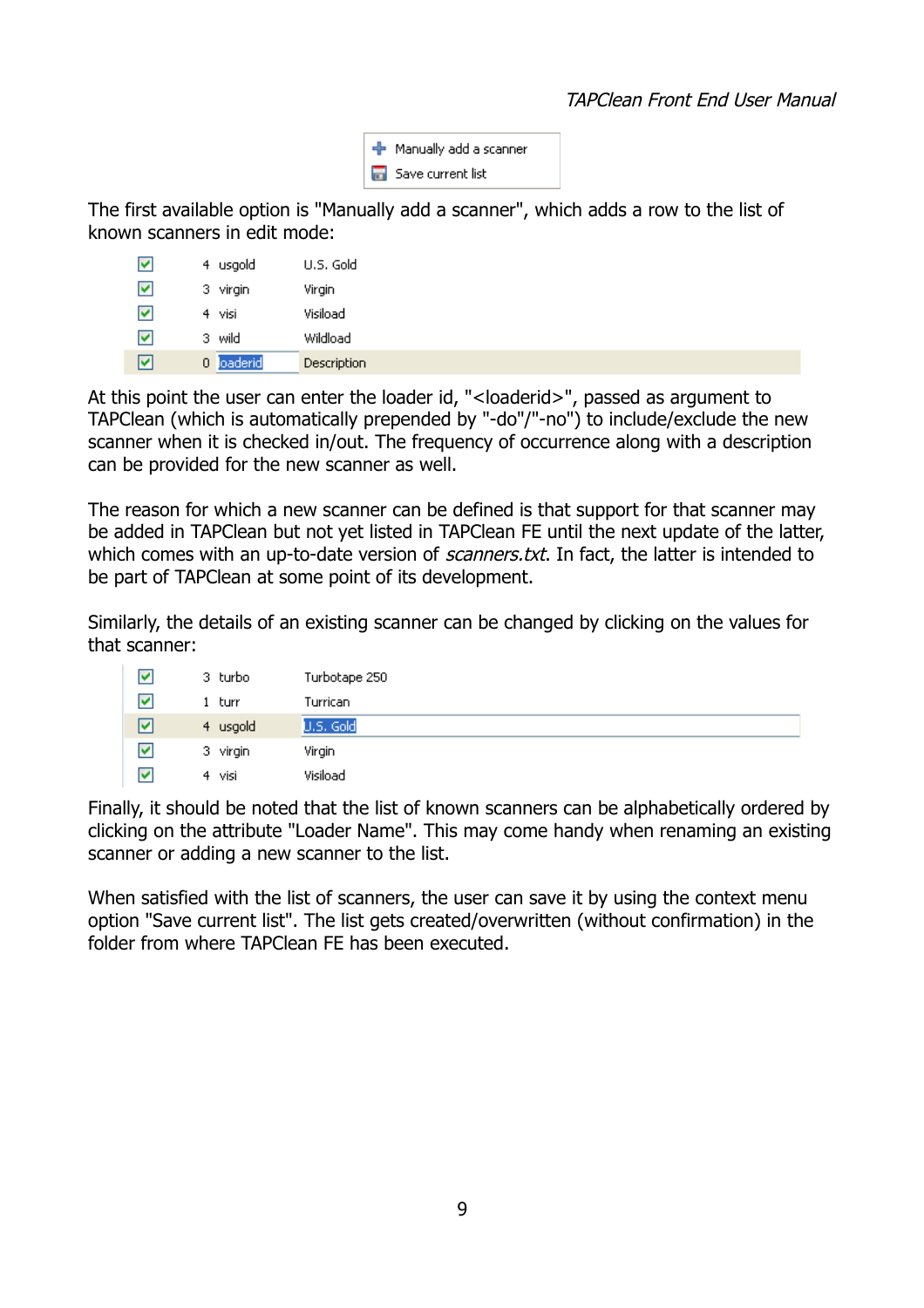# <span id="page-9-2"></span>**Options**

This tab contains the configurable options that are handed over to TAPClean to affect the type of analysis done and the results produced.

| <b>S</b> Options<br>Prg Files<br>Report<br>System Log<br><b>Scanners</b><br><b>Tools</b>                                                                                                                                                                                                                                                                                                                                                                          |                                                    |
|-------------------------------------------------------------------------------------------------------------------------------------------------------------------------------------------------------------------------------------------------------------------------------------------------------------------------------------------------------------------------------------------------------------------------------------------------------------------|----------------------------------------------------|
| TAPClean specific<br>Read tolerance:<br>10<br>Allow detected files to overlap (Debug mode)<br>Only scan for the loader whose signature is found in CBM files (Faster scan)<br>M<br>EOF markers are mandatory for CBM files<br>M<br>Ignore Cyberload F3 bad checksums of \$04<br>v<br>Raise cleaning tolerance<br>Add a trailing silence at the end of the file after cleaning<br>M<br>Create PRG files<br>M<br>Connect neighbouring PRG's into a single file<br>M | Defaults<br>$a_{\mathbf{b}}^c$ Font<br><b>Save</b> |
| Extract Visiload loader patching files<br>Make batch scan include subfolders<br>Batch scan sorts report by CBM CRC values<br>Make audio recorder use sine waves<br>Preserve loader variables between subsequent test/clean operations<br>Move files to their original folder after cleaning them (use with TAPClean 0.24 or older)                                                                                                                                |                                                    |
| TAPClean console location:<br>Chaos<br>Additional parameters:                                                                                                                                                                                                                                                                                                                                                                                                     |                                                    |

### <span id="page-9-1"></span>**Read tolerance**

This is the value of the read tolerance used when pulses in a tape image are checked against the optimal values expected for each known format.

The default value of 10 should be sufficient for the main part of the tape images, unless of course the quality of the tape image is not very good, which would produce read errors during the analysis. In the latter case the user may try to increase this value. It is advised to check the quality of the tape dumping process if the default value doesn't apply to any of the tape images that have been made during the process.

### <span id="page-9-0"></span>**Allow detected files to overlap**

This option should only be used when in the analysis report (more on this later) GAPs (i.e. unrecognized areas) appear where it is expected to find data files.

In fact, what may happen is that due to a failure, either at the medium level or with the tape dumping process, a silence appears within a data file. In TAPClean the position of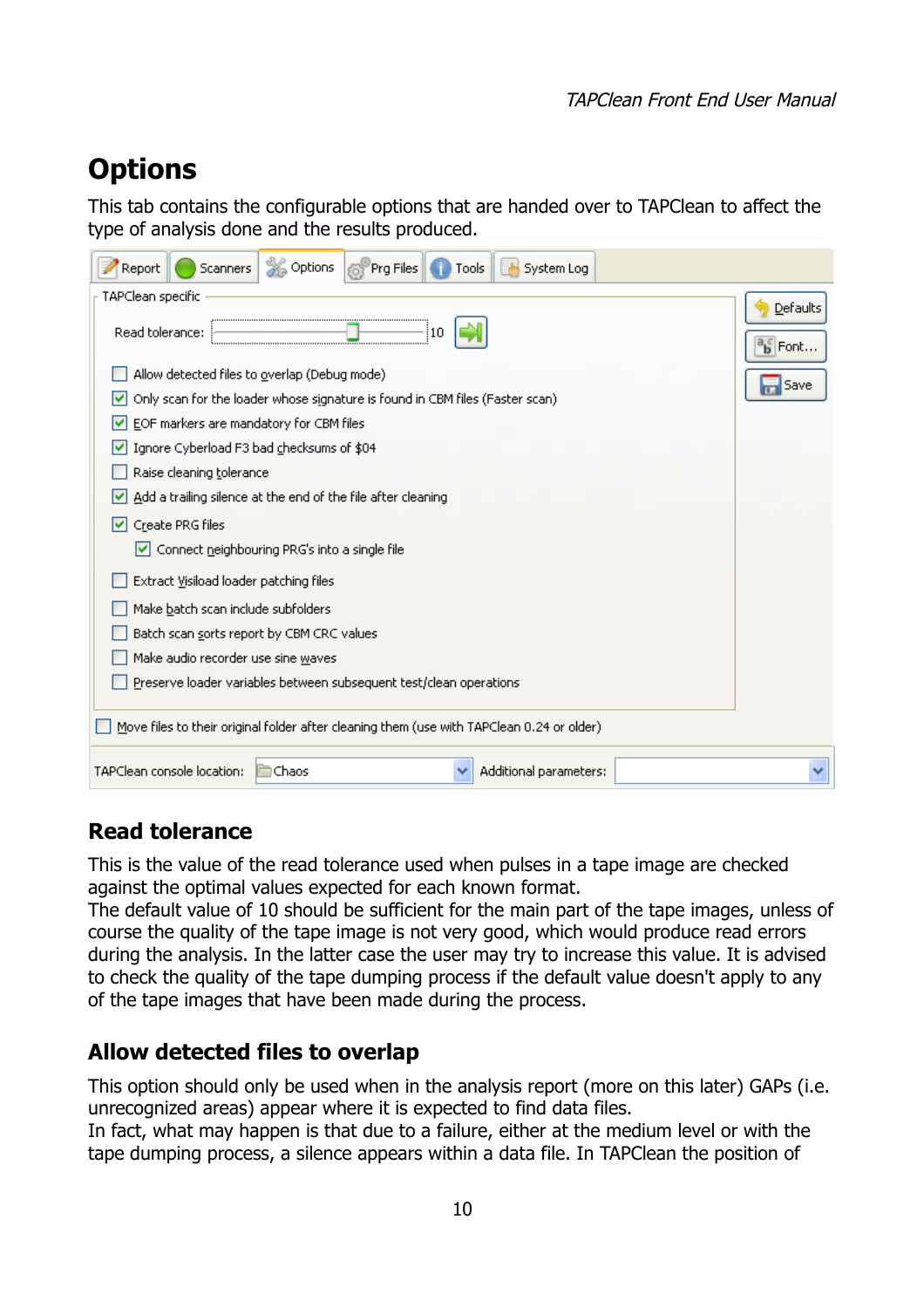silence points is identified in the very beginning of the analysis process. Since files cannot overlap with other files or silence points that have already been recognized, the original data file in which the silence appears does not get recognized at all.

The user can allow detected files and silence points to overlap. It's usually a question of unexpected silence points within other files and not file overlap in the sense the word "overlap" could suggest.

The results may get messy in case of misrecognition: when allowing file overlap one area of the tape image can be recognized to use more than one format, thus resulting in unexisting data files. It is for this reason that a tape image cannot be cleaned while file overlap is enabled.

### <span id="page-10-4"></span>**Only scan for the loader whose signature is found in CBM files**

If this option is enabled then the set of running scanners is reduced to the one (including its variants) whose signature is found in the CBM files at the beginning of the tape image. Of course, if this option is enabled and a known signature is found in the CBM files then the analysis process may be a lot faster. The drawback occurs when the tape image also contains additional files using a format that is not the one whose signature has been found: these files will not be recognized, thus producing GAPs.

### <span id="page-10-3"></span>**EOF markers are mandatory for CBM files**

Even if uncommon, some CBM files lack the end of file markers. What happens is that those files will not get recognized during the analysis. Disabling this option will improve the detection percentage of CBM files that lack those markers, for they will be acknowledged during the analysis.

### <span id="page-10-2"></span>**Ignore Cyberload F3 bad checksum of \$04**

It has been discovered that sometimes Cyberload F3 files come with a wrong checkbyte, whose value is \$04. This would result in a checksum error condition in TAPClean that is concerned to check data integrity by actually verifying files against their checkbytes where available.

With Cyberload F3 a wrong checkbyte value of \$04 should not be considered as an indicator of file corruption. Therefore, if this option is enabled then a wrong checksum value of \$04 in Cyberload F3 files doesn't trigger a checksum error in TAPClean.

### <span id="page-10-1"></span>**Raise cleaning tolerance**

If this option is enabled then the upper limit of the tolerance used to discriminate pulses during the cleaning process can grow far past the read tolerance value.

### <span id="page-10-0"></span>**Add a trailing silence at the end of the file after cleaning**

If this option is enabled then a 5 second trailing silence is added at the end of the file after cleaning.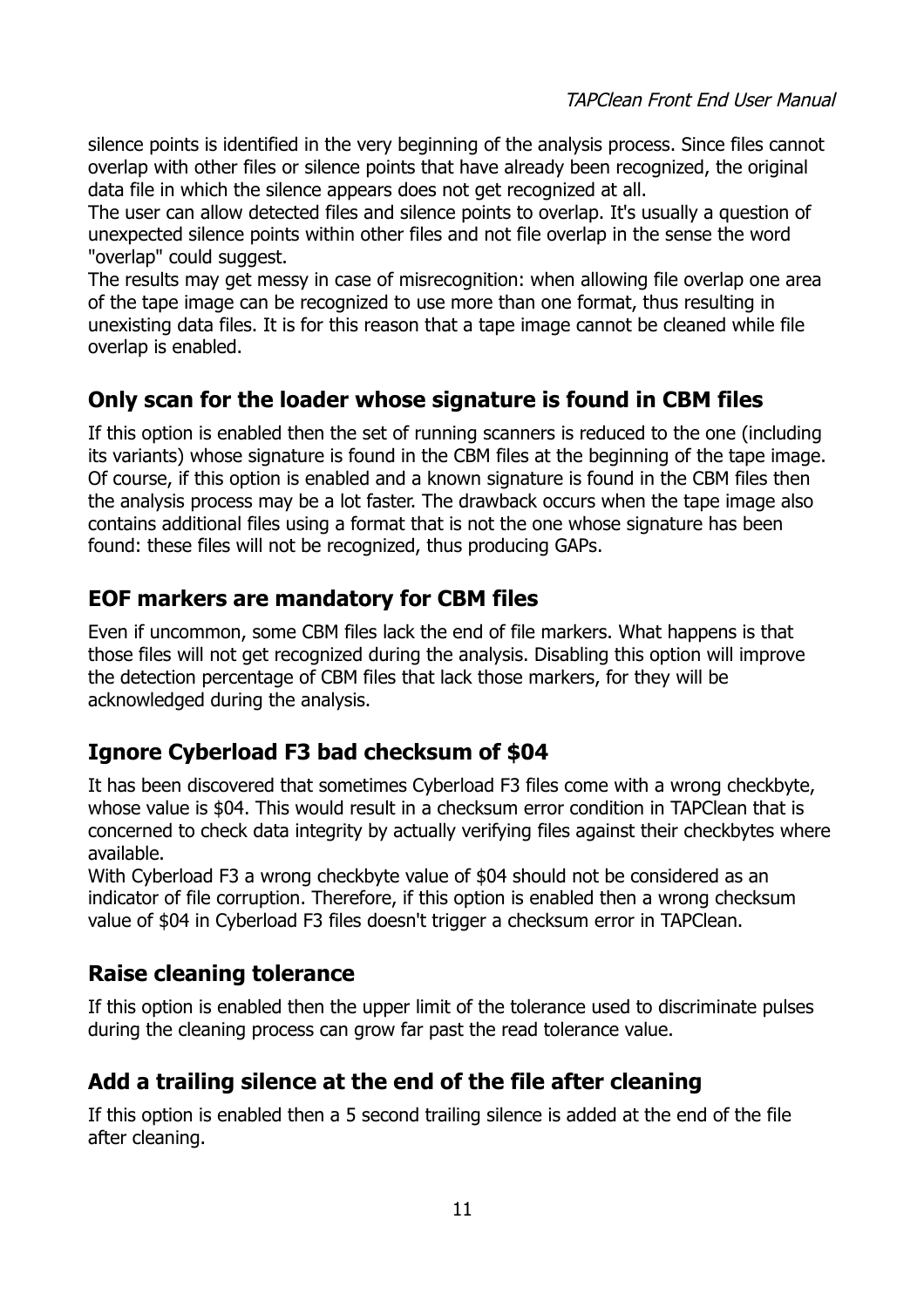### <span id="page-11-6"></span>**Create PRG files**

If this option is enabled then file data is extracted to PRG files. PRG files can then be inspected by means of other tools embedded in TAPClean FE and grouped in the tabbed area named "Prg Files".

#### <span id="page-11-5"></span>**Connect neighboring PRG's into a single file**

If this option is enabled then a block of data that spans across multiple adjacent files is joined into a single PRG file.

### <span id="page-11-4"></span>**Extract Visiload loader patching files**

If this option is enabled then Visiload loader patching files are decoded and their CRC value used to calculate the overall CRC of the data within the tape image. Also, PRG files are created out of them if PRG creation is enabled.

Those Visiload patching files are used by the Visiload loader to modify its own code during the loading process. They usually contain a few ASM instructions of no interest to the end user.

### <span id="page-11-3"></span>**Make batch scan include subfolders**

If this option is enabled then the batch scan is performed recursively on subfolders.

### <span id="page-11-2"></span>**Batch scan sorts report by CBM CRC values**

If this option is enabled then the batch scan report is sorted by CBM CRC values. This feature has proven to be really useful to identify games that use the same file format. In that case, there's a good chance that the contents of the first CBM Data file are the same, thus producing the same CRC value.

In fact, it is common with commercial software on tape that the first CBM Data file contains the loader used to load the remainder of the files at a higher speed. That's why these are often referred to as "turbo loaders".

### <span id="page-11-1"></span>**Make audio recorder use sine waves**

If this option is enabled then sine waves are used instead of square ones by the audio converter to sample the resulting audio file. More on the audio converter later on.

### <span id="page-11-0"></span>**Preserve loader variables between subsequent test/clean operations**

If this option is enabled then loader variables are stored and re-used for subsequent test/clean operations. This is particularly useful for testing "side 2" of those tapes whose loader parameters can only be extracted from "side 1", e.g. Cyberload in "The Last Ninja".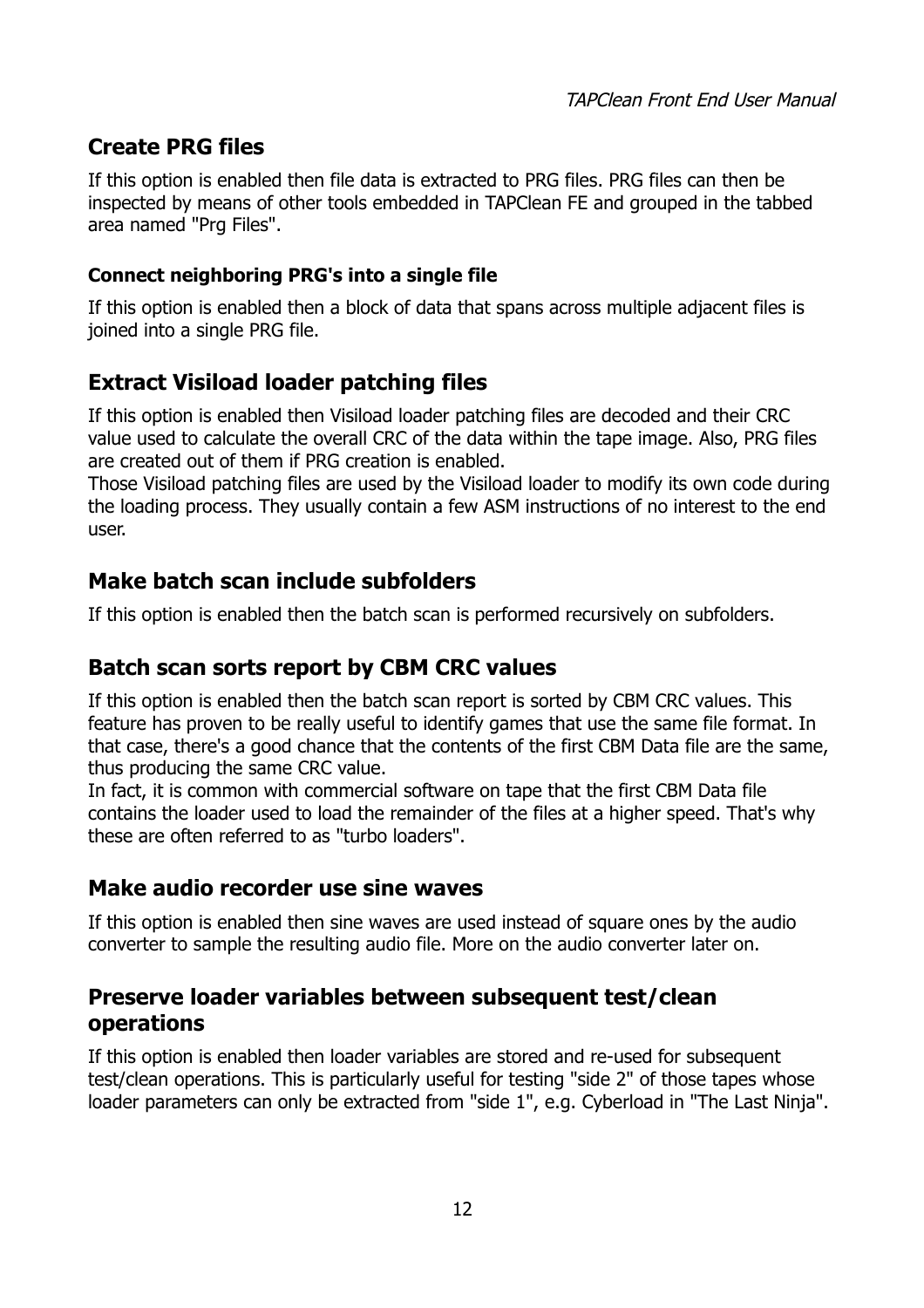### <span id="page-12-3"></span>**Move files to their original folder after clean**

If this option is enabled then each cleaned file is moved to the folder where the source file is. It should be noted that this option is not handed over to TAPClean but provided by TAPClean FE itself. Also, this option is only meaningful for releases of TAPClean older than 0.25 as starting from such version the file is moved by TAPClean itself.

### <span id="page-12-2"></span>**TAPClean console location**

This is the folder where TAPClean is expected to be found. It defaults to the folder from where TAPClean FE has been executed. This also means that different versions of TAPClean can be used in conjunction with TAPClean FE simply by starting TAPClean FE from a different location or using this option to pick up the version of TAPClean the user wishes to work with.

Under normal operations it is advised to keep TAPClean and TAPClean FE in the same folder, along with *scanners.txt*. It should also be noted that if TAPClean is not found then TAPClean FE will not complain.

### <span id="page-12-1"></span>**Additional parameters**

This is a group of additional parameters silently passed to TAPClean. The dropdown button provides a list of valid built-in parameters.

As example, VIC20 tapes can be analyzed by passing the -20 parameter to TAPClean.

### <span id="page-12-0"></span>**Buttons**

The "Defaults" button is provided to restore default values.

The "Fonts..." button allows selection of the fonts used in text areas of the application. Finally, the "Save" button saves current option values to the system folder for local application data (falling back to the application folder if not possible).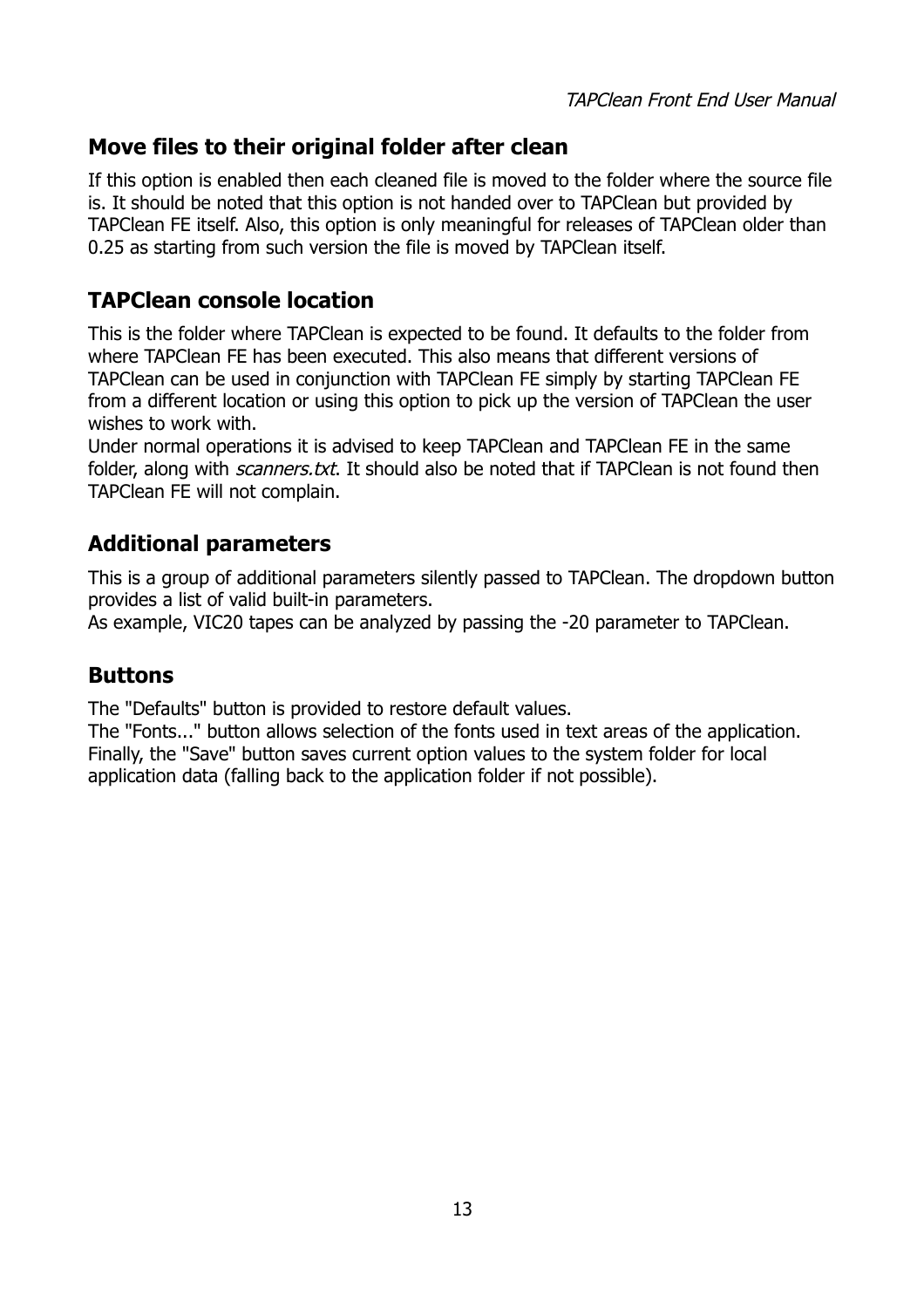# <span id="page-13-3"></span>**The Toolbar - part 2**

This paragraph covers the details of tape image analysis, cleanup, and conversion.

# <span id="page-13-2"></span>**Test**

This button is used to perform the analysis of the tape image that has been previously opened. Despite of the fact TAPClean can analyze more than one tape image when executed, thus preserving some information between each analysis, it's not actually possible to do so by means of TAPClean FE. The analysis refers to just one tape image in turn.

When the analysis is finished, the tabbed areas "Report", "Prg Files", and "System Log" are updated with information about the analysis.

## <span id="page-13-1"></span>**Clean**

This button is used to perform the analysis and cleaning of the tape image that has been previously opened. Despite of the fact TAPClean can analyze and clean more than one tape image when executed, thus preserving some information between each analysis, it's not actually possible to do so by means of TAPClean FE. Just one tape image in turn can be processed.

When the cleaning process is finished, the tabbed areas "Report", "Prg Files", and "System Log" are updated with the relevant information.

Please note that the purpose of cleaning a tape image is not to save disk space. Yes, a cleaned file improves compression ratio, but that's not the point.

Tape images are cleaned to restore their quality and remove noise. The cleaning process often changes the total load time of a program because of the fact the image is completely remastered using average timings that are not recalculated on a per tape basis.

It is strongly advised to keep the raw tape image somewhere safe for future comparison. Besides, if it is proven that the cleaning process is buggy and gets fixed, the user will later on be able to clean the raw image properly.

# <span id="page-13-0"></span>**Convert**

This button is used to convert the opened file into either TAP version 0 or 1. A drop-down menu is used to select the output format as per image below:

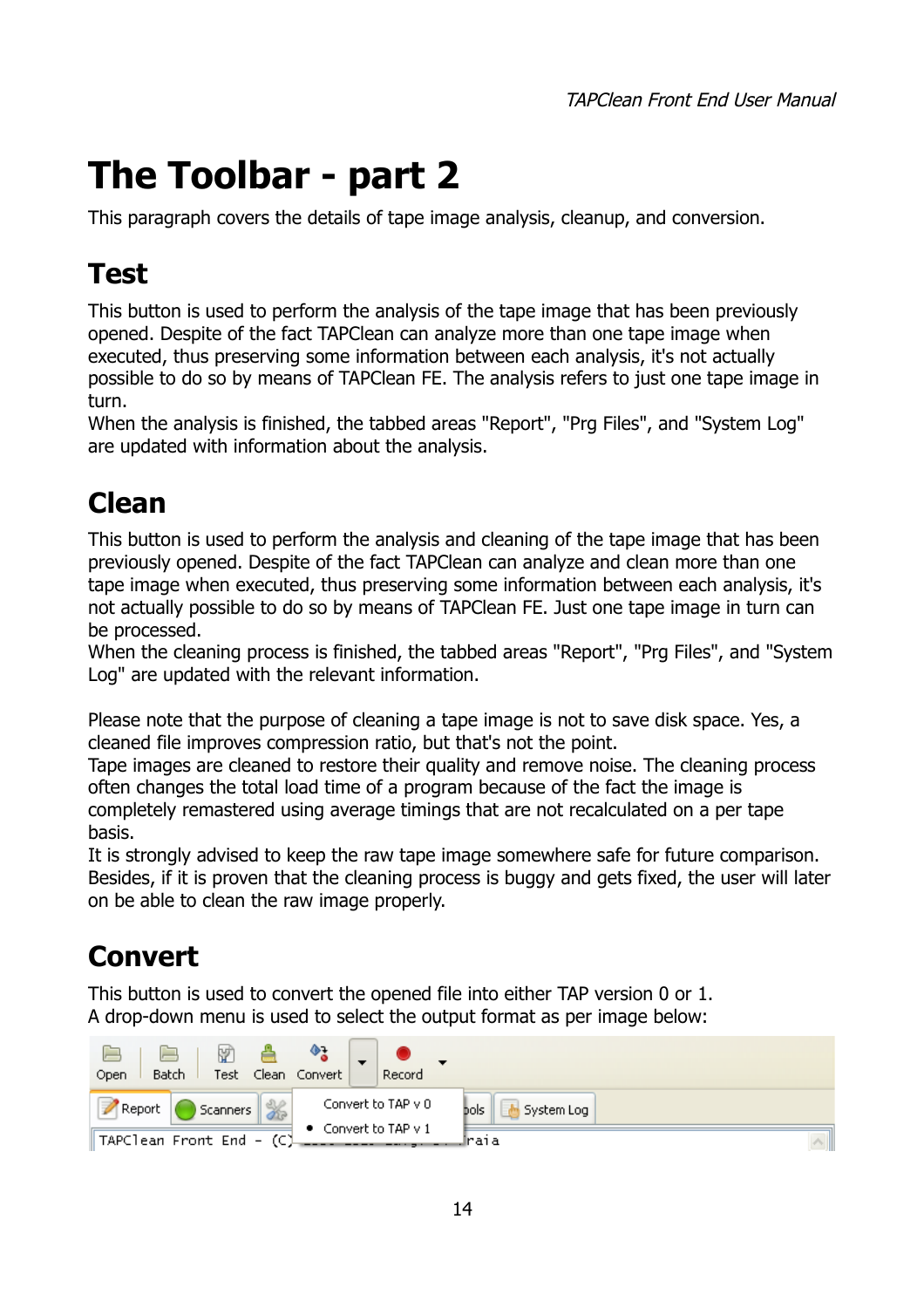# <span id="page-14-0"></span>**Record**

This button is used to convert the opened file into an audio file using either the AU or WAV format.

A drop-down menu is used to select the output format as per image below:



The use of those audio files is recording them to either a tape directly or to a CD (and then possibly to tape) to play them back on a real computer for which the contents are intended.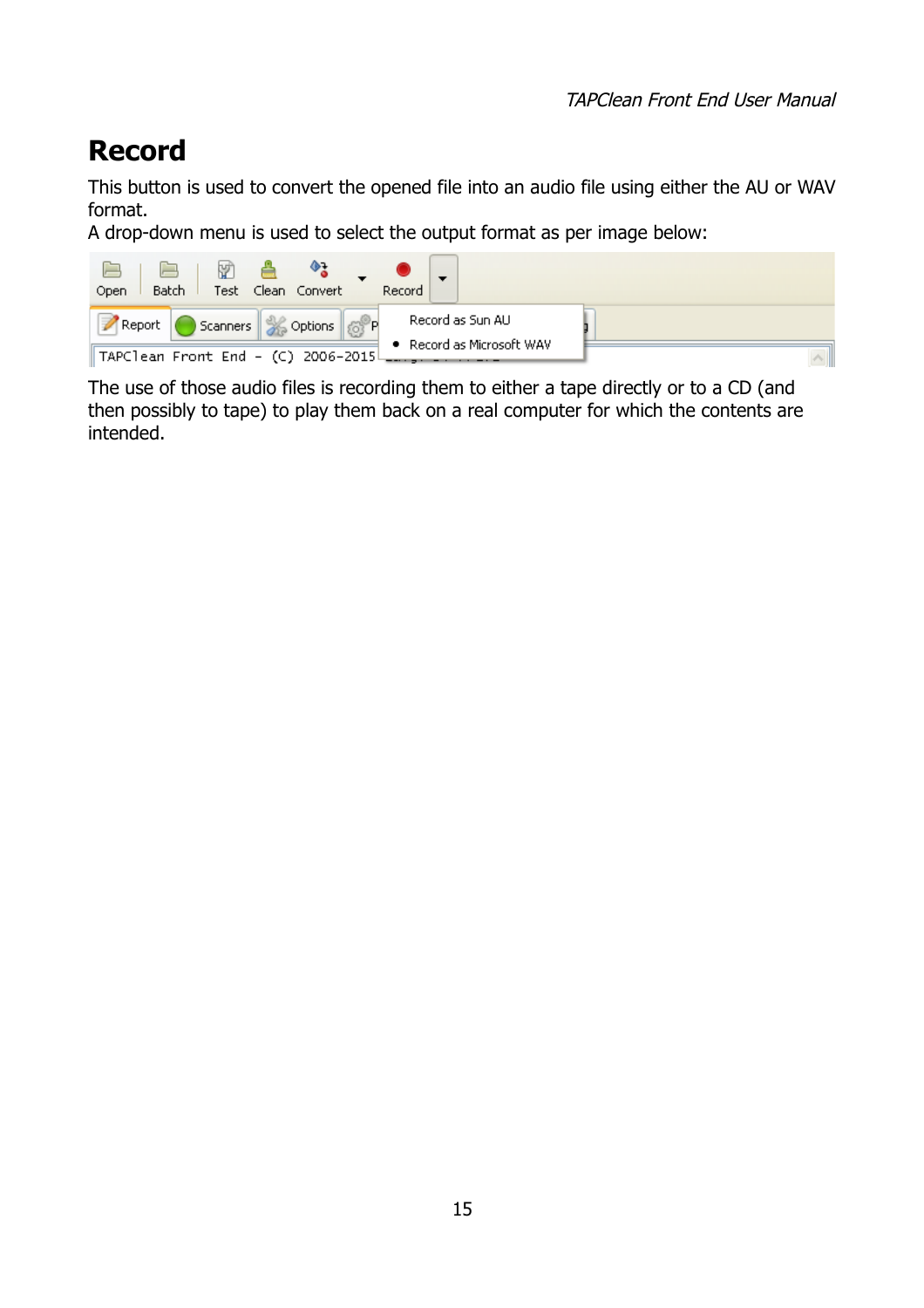# <span id="page-15-3"></span>**The Tabbed area - part 2**

Back on this topic to illustrate the use of the "Report", "Prg Files", and "System Log" areas.

# <span id="page-15-2"></span>**Report**

### <span id="page-15-1"></span>**Plain**

This area shows the report generated by TAPClean upon analyzing or cleaning a tape image. The report will look like the one provided below:



### <span id="page-15-0"></span>**Interactive**

An interactive report is also available when analysing or cleaning a tape image. The tab "Interactive" at the bottom of the "Report" page is used to switch between the two different reports.

The interactive report provides a summary table generated by parsing the TAPClean report and a tape layout bar that shows which areas of the tape image have been recognized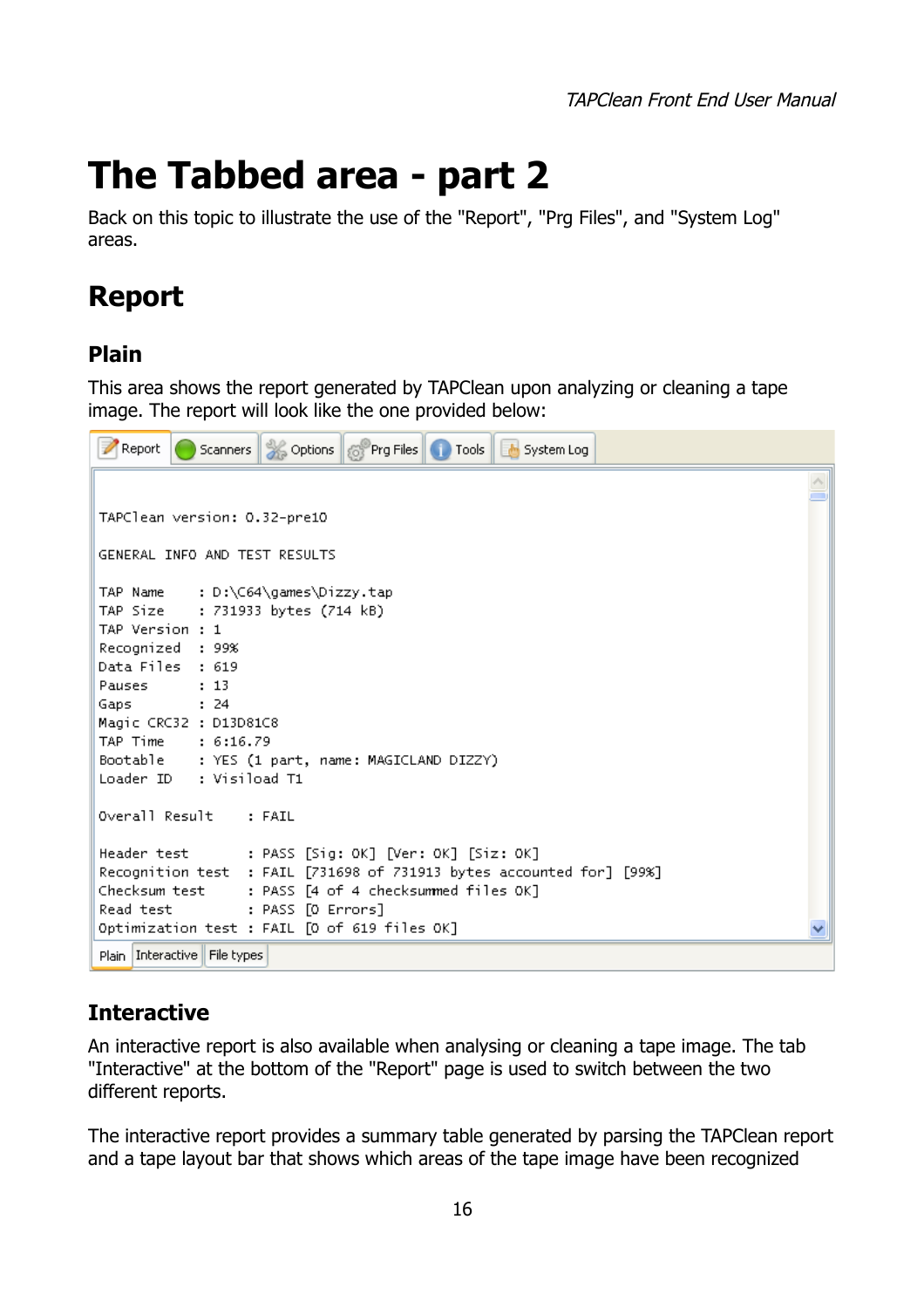(green), recognized but with read errors and/or failing checkbyte test (yellow), not recognized (red), and actually selected within the table (blue):

|       | Report      |              | Scanners                                    |                    | Options 6 Prg Files                         |            | Tools      | <b>de</b><br>System Log |                                 |           |            |                      |
|-------|-------------|--------------|---------------------------------------------|--------------------|---------------------------------------------|------------|------------|-------------------------|---------------------------------|-----------|------------|----------------------|
|       |             |              | Index ▲ Coverage ◀ Pulses ◀ Type descriptor |                    |                                             | I Load End |            | CRC32                   | ◀ Read err ◀ Check? ◀ File name |           |            | $\blacktriangleleft$ |
| 26    |             | $0\%$        |                                             | 1 UNRECOGNIZED     |                                             |            |            |                         |                                 |           |            |                      |
| 27    |             | $0\%$        |                                             | 4 PAUSE            |                                             |            |            |                         |                                 |           |            | E                    |
| 28    |             | 2%           |                                             |                    | 121838 C64 ROM-TAPE DATA                    | 0801       | 1EB5       | F9092294                |                                 | <b>OK</b> |            |                      |
| 29    |             | 2%           |                                             |                    | 116619 C64 ROM-TAPE DATA                    | 0801       |            | 1EB5 F9092294           |                                 | ОК        |            |                      |
| 30    |             | 0%           |                                             | 4 PAUSE            |                                             |            |            |                         |                                 |           |            |                      |
| 31    |             | 0%           |                                             | 1 UNRECOGNIZED     |                                             |            |            |                         |                                 |           |            |                      |
| 32    |             | 0%           |                                             | 4 PAUSE            |                                             |            |            |                         |                                 |           |            |                      |
| 33    |             | 0%           |                                             | 10898 UNRECOGNIZED |                                             |            |            |                         |                                 |           |            |                      |
| 34    |             | $0\%$        |                                             | 4 PAUSE            |                                             |            |            |                         |                                 |           |            |                      |
| 35    |             | 0%           | 20271                                       |                    | C64 ROM-TAPE HEADER 033C 03FB               |            |            | 8A99F25A                |                                 | ОK        | <b>SIT</b> |                      |
| 36    |             | 0%           |                                             |                    | 4199 C64 ROM-TAPE HEADER 033C 03FB 8A99F25A |            |            |                         |                                 | ОК        | <b>SIT</b> |                      |
| 37    |             | 0%           |                                             | 4 PAUSE            |                                             |            |            |                         |                                 |           |            |                      |
| 38    |             | 0%           |                                             | 2 UNRECOGNIZED     |                                             |            |            |                         |                                 |           |            |                      |
| 39    |             | 0%           |                                             | 4 PAUSE            |                                             |            |            |                         |                                 |           |            |                      |
| 40    |             | 2%           |                                             |                    | 100478 C64 ROM-TAPE DATA                    | 0801       |            | 1A89 22B6F0DA           |                                 | ОК        |            |                      |
| 41    |             | 2%           | 95259                                       |                    | C64 ROM-TAPE DATA                           | 0801       |            | 1A89 22B6F0DA           |                                 | ОК        |            |                      |
|       |             |              |                                             |                    |                                             |            |            |                         |                                 |           |            |                      |
| Н     |             | Save summary |                                             |                    | Checkbyte test:                             |            | Read test: |                         | Recognition:                    |           |            |                      |
| Plain | Interactive |              | File types                                  |                    |                                             |            |            |                         |                                 |           |            |                      |

Clicking inside the tape layout bar highlights the relevant row in the summary table.

The result of checkbyte tests (to check the data integrity of those files that use some sort of content check) and read tests (to check the integrity of the encoding itself) are available at the bottom of the report page. The status images will be red if these tests fail, green otherwise.

For TAP files only, a right mouse click over each file brings up a contextual menu as per image below:

| $\bigcirc$ Show in graphical tape analysis tool |  |
|-------------------------------------------------|--|
|-------------------------------------------------|--|

The "Show in graphical tape analysis tool" option is used to jump to the beginning of the selected file in the graphical tape analysis tool. If the attached TAP file has not yet been parsed within the analysis tool, then the user is prompted for confirmation, as per image below: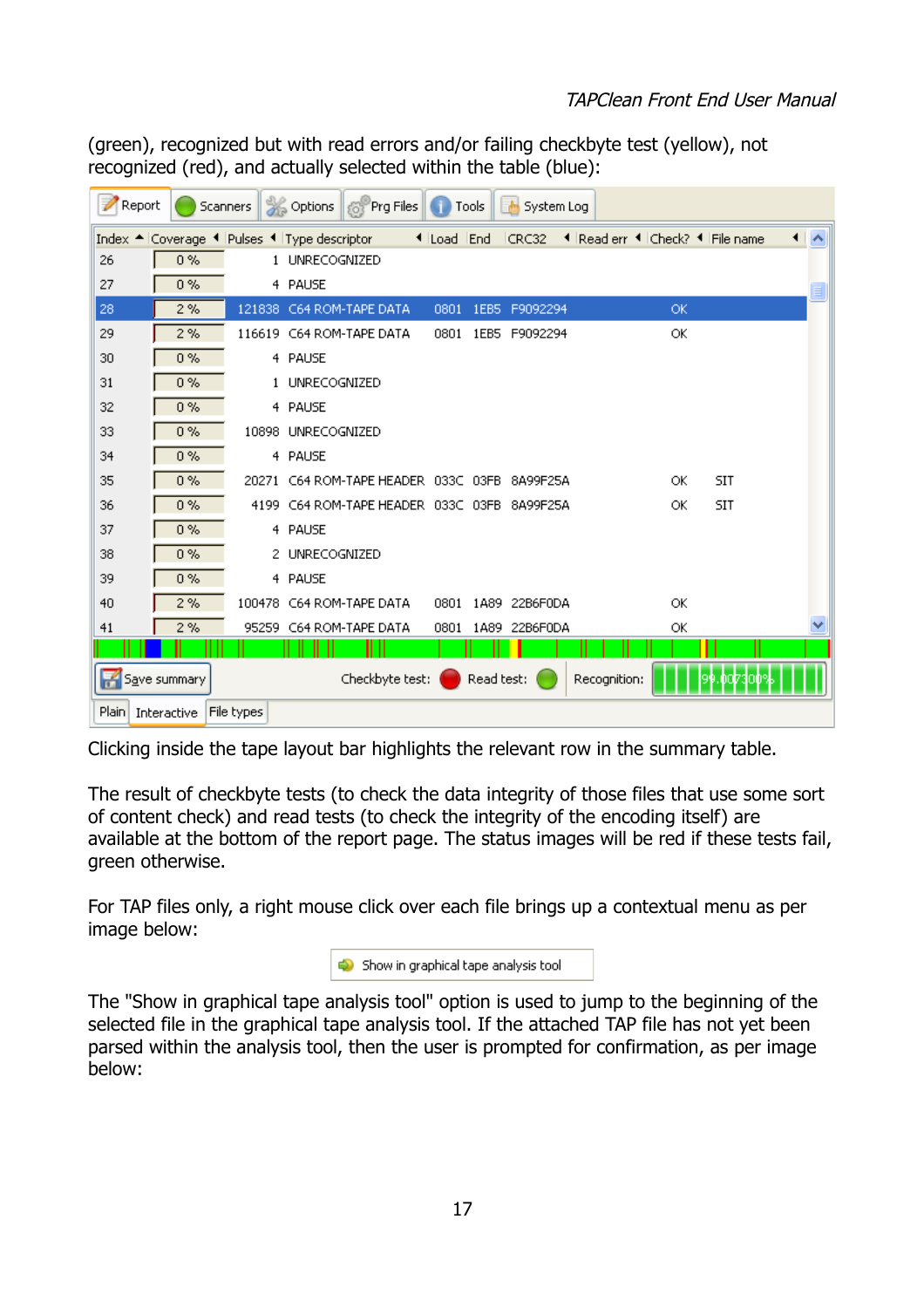

#### <span id="page-17-1"></span>**Save summary**

The summary table can be exported to a HTML file by means of the provided button.

### <span id="page-17-0"></span>**File types**

This additional tab offers a view of the file types occurring in the tape image, as per image below:

| Report            | Scanners & Options & Prg Files Tools & System Log |
|-------------------|---------------------------------------------------|
|                   | Occurrence 4 Type descriptor                      |
| 2                 | C64 ROM-TAPE DATA                                 |
| 24                | <b>UNRECOGNIZED</b>                               |
| 15                | PAUSE                                             |
| 615               | VISILOAD T1                                       |
| 2                 | C64 ROM-TAPE HEADER                               |
|                   |                                                   |
|                   |                                                   |
|                   |                                                   |
|                   |                                                   |
|                   |                                                   |
|                   |                                                   |
|                   |                                                   |
|                   |                                                   |
|                   |                                                   |
|                   |                                                   |
|                   |                                                   |
|                   |                                                   |
|                   |                                                   |
| Plain Interactive | File types                                        |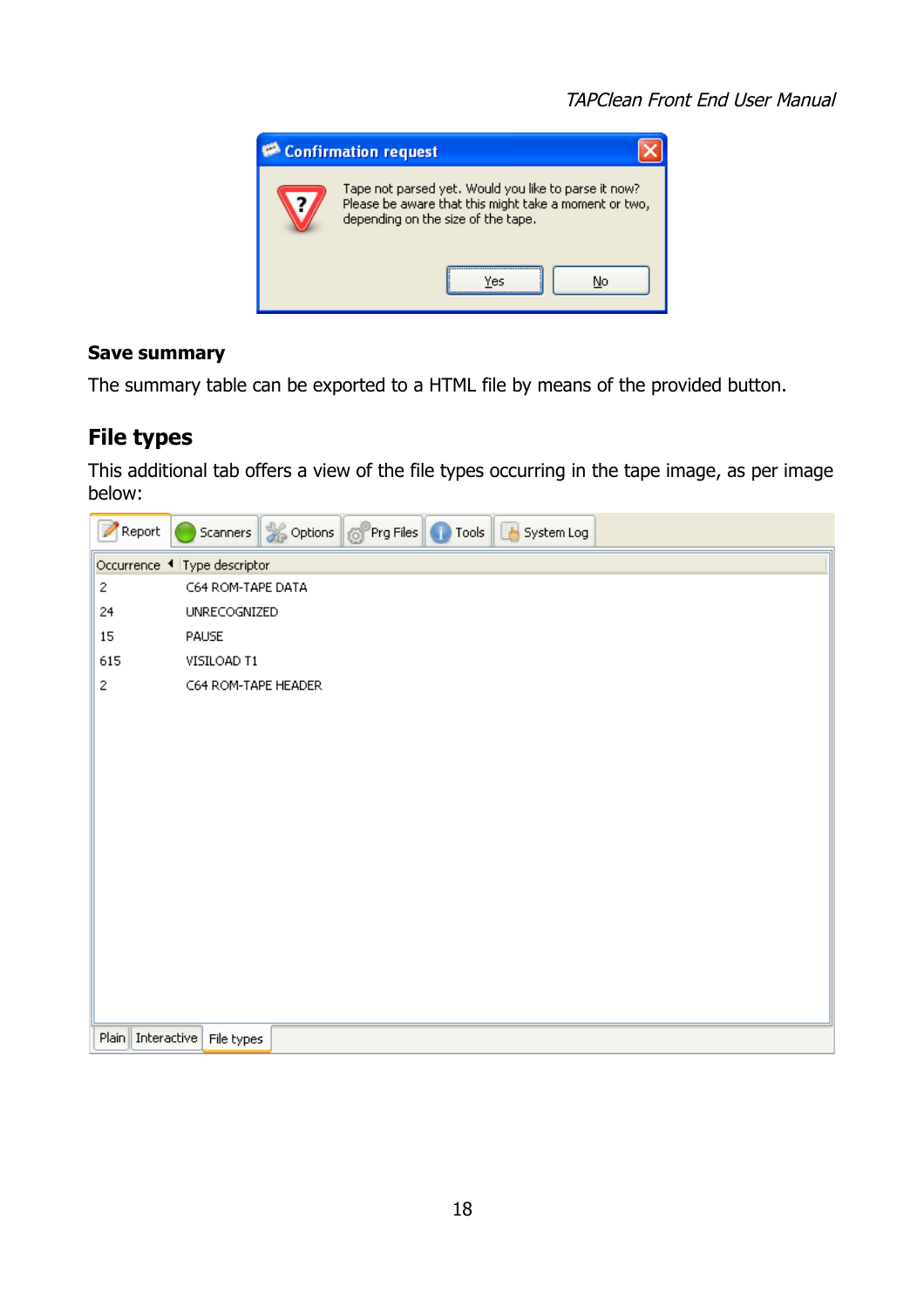# <span id="page-18-0"></span>**Prg Files**

If PRG file generation is enabled, the PRG files generated by TAPClean upon analyzing or cleaning a tape image will be available for content inspection here. An example is given in the image below:

| Prg Files<br>Options<br>Report<br>Scanners     | 凾<br>Tools<br>System Log                                                                                                                                                                      |
|------------------------------------------------|-----------------------------------------------------------------------------------------------------------------------------------------------------------------------------------------------|
| Filename<br>▲                                  | DASM $\left\  \frac{R}{M} \right\ _2$ BASIC<br>Hex View                                                                                                                                       |
| 003 (033C-03FB) [MAGICLAND_DIZZY].prg          |                                                                                                                                                                                               |
| 004 (033C-03FB) [MAGICLAND_DIZZY].prg          | 8336: 83<br>9F 02 CO 03 4D 41 47 49<br>43.<br>40.<br>4F.<br>44                                                                                                                                |
| 007 (029F-03BF).prg                            | 834C : I<br>49<br>20<br>59<br>20<br>20<br>20                                                                                                                                                  |
| 008 (029F-03BF).prg                            | 035C:<br>20.<br>20<br>20<br>-20<br>20<br>20<br>20<br>20.<br>20.<br>20.<br>20<br>20<br>20<br>20.                                                                                               |
| 013 (0801-08CA).prg                            | 036C:<br>20<br>20<br>20.<br>20<br>20<br>20.<br>20.<br>20.<br>20.<br>20.<br>20.<br>20.<br>20.<br>-20<br>0370:<br>20.<br>20<br>20<br>20<br>20<br>20.<br>20<br>20.<br>20.<br>20.                 |
| 019 (5C00-7F56).prg                            | 20<br>20<br>20<br>20<br>038C:<br>20.<br>20.<br>20.<br>-20<br>20.<br>20<br>20.<br>20.<br>20<br>20.<br>20<br>20                                                                                 |
| 122 (0FA0-2F7A).prg                            | 039C:<br>20.<br>20.<br>20.<br>20<br>20<br>20<br>20<br>20<br>20<br>20<br>20<br>20.<br>20.<br>20                                                                                                |
| 217 (4A80-57FF).prg                            | 03AC:<br>20<br>20.<br>20.<br>20<br>20<br>20.<br>20<br>20.<br>20<br>20.<br>20<br>20<br>20.<br>20.                                                                                              |
| 259 (8000-9F96).prg                            | OBBC:<br>20<br>20.<br>20<br>20<br>20.<br>20<br>20<br>20<br>20<br>20<br>20<br>20.<br>20                                                                                                        |
| 350 (A000-C980).prg                            | 03CC:<br>20<br>20<br>20.<br>20<br>20<br>20<br>20<br>20<br>20<br>20<br>20<br>20<br>20<br>20<br>03DC:<br>20.<br>20.<br>20<br>20<br>20<br>20<br>20<br>20<br>20<br>20<br>20.<br>-20<br>20.<br>20. |
| 473 (1800-43C9).prg                            | 03EC: 20<br>20.<br>-20<br>20<br>20<br>20<br>20<br>-20<br>-20.<br>-20<br>20<br>20.<br>20.<br>20.                                                                                               |
|                                                |                                                                                                                                                                                               |
| 594 (CA00-CCFD).prg                            |                                                                                                                                                                                               |
| 605 (08FC-17F0).prg                            |                                                                                                                                                                                               |
| 648 (F000-F220).prg                            |                                                                                                                                                                                               |
|                                                |                                                                                                                                                                                               |
|                                                |                                                                                                                                                                                               |
|                                                | <b>TITL</b>                                                                                                                                                                                   |
|                                                | Convert screen codes (changes apply on reload)                                                                                                                                                |
| The above list is populated after a Test/Clean | Filename: 003 (033C-03FB) [MAGICLAND_DIZZY].prg                                                                                                                                               |

Upon selecting a PRG file with a single left mouse click it gets decoded in the active viewer. Alternatively, a right mouse click brings up a contextual menu as per image below:

| View as Hex                 |  |
|-----------------------------|--|
| View in DASM                |  |
| <b>Wew as BASIC listing</b> |  |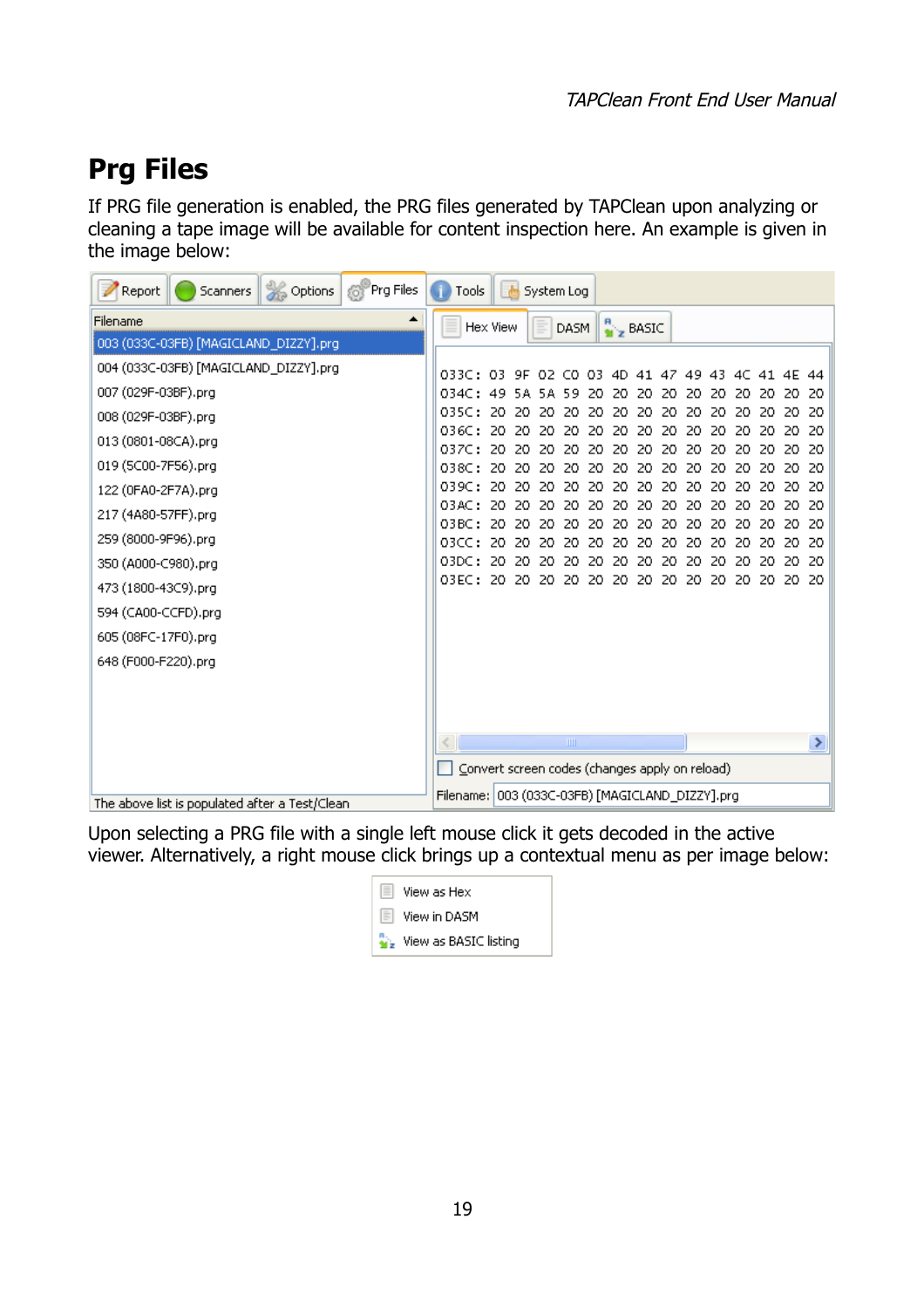### <span id="page-19-1"></span>**Hex View**

The Hex viewer comes handy when it is required to have a quick look at the contents of a file.

| <b>Soptions</b><br><sup>8</sup> Prg Files<br>Report<br>Scanners | 画<br>Tools<br>System Log                                                                                                                                      |
|-----------------------------------------------------------------|---------------------------------------------------------------------------------------------------------------------------------------------------------------|
| Filename<br>▲                                                   | DASM $\left\  \cdot \right\ _2$ BASIC<br>Hex View                                                                                                             |
| 003 (033C-03FB) [MAGICLAND_DIZZY].prg                           |                                                                                                                                                               |
| 004 (033C-03FB) [MAGICLAND_DIZZY].prg                           | 8000: 00 00 8A 00 04 01 70 01 70 01 70 01 70                                                                                                                  |
| 007 (029F-03BF).prg                                             | 8010: 70 01 70 01 CZ<br>01 CZ 01<br>CZ.<br>01 CZ<br>01.                                                                                                       |
| 008 (029F-03BF).prg                                             | 8020: C7 01 C7 01 C7 01 C7 01 C7 01 C7<br>01 CZ                                                                                                               |
| 013 (0801-08CA).prg                                             | O2 8F<br>02 8F 02 8F<br>8030: 44 02 8F<br>O2 8F<br>O2 8F<br>O3.<br>8040: E9 02 5C<br>-03 -<br>5C.<br>5C 03 04<br>04 ZE 04 ZE                                  |
| 019 (5C00-7F56).prg                                             | 8050: 7E 04 7E 04 7E 04 93<br>04.<br>-93.<br>FB 04 4C<br>04                                                                                                   |
| 122 (0FA0-2F7A).prg                                             | 8060:<br>2D 06 2D 06 2D<br>06 2D 06 E4 06 7C 07 EB                                                                                                            |
| 217 (4A80-57FF).prg                                             | 8070: 31 09 C5 09 42 0A 00 0B A0 0B A0 0B A0                                                                                                                  |
| 259 (8000-9F96).prg                                             | 8080: AO OB 2F OC 88 OC 24 OD<br>-24. OD<br>24 OD 97<br>8090: BZ OE ZE OF 19<br>10 08<br>11<br>BA.<br>1A 12 B4<br>-11                                         |
| 350 (A000-C980).prg                                             | 80AO :<br>14 24 15<br>15<br>C6 13 Z5<br>F3.<br>-63<br>16<br>-AB.<br>16 30                                                                                     |
| 473 (1800-43C9).prg                                             | 80BO:<br>61 18<br>3В.<br>19<br>3B<br>19<br>3B<br>19 BF<br>61.<br>18<br>19<br>-BF                                                                              |
| 594 (CA00-CCFD).prg                                             | 19<br>19<br>80CO:<br><b>BE</b><br>-19<br>-19<br>-BF<br>-BF<br>-BF<br>19<br>19 61<br>-RE<br>-RE                                                                |
| 605 (08FC-17F0).prg                                             | 1B<br><b>B8</b><br>1B<br><b>B8</b><br>80DO:<br><b>B8</b><br>1B<br>B8.<br>1 B<br>B8.<br>1B<br>1B B8<br>- B8<br>80FO:<br>6E 1C 11 1D 11 1D 11 1D 9F 1D 0A 1E 0A |
| 648 (F000-F220).prg                                             | 80F0: 0A 1E 0A 1E 0A 1E<br>-OA<br>1E OA 1E<br>OA 1E OA                                                                                                        |
|                                                                 | 68 4A BA AO<br>88<br>-20.<br>20 A8 B4<br>28 52 B5<br>8100: AO                                                                                                 |
|                                                                 | A8 46<br>A8 4E A8<br>8110: D3<br>B6 A8<br>-21-<br>3E<br>56 A8 30                                                                                              |
|                                                                 | A2<br>42 D2 AA B0<br>8120: 68 60<br>2A 43<br>BO.<br>32 BO<br>A1.<br>8130 • BOL4A BOL52 BOL5A BOL2O 38 CRLA4 38 60                                             |
|                                                                 | <b>TITL</b>                                                                                                                                                   |
|                                                                 | Convert screen codes (changes apply on reload)                                                                                                                |
| The above list is populated after a Test/Clean                  | Filename: 259 (8000-9F96).prg                                                                                                                                 |

#### <span id="page-19-0"></span>**Convert screen codes**

This option is useful when looking for strings within a file. The text to be shown on screen in capital letters in a CBM computer does not use printable ASCII values. Therefore it is not easy to spot this kind of text in a hex viewer. The conversion forces some of the screen codes to become printable ASCII characters.

An example of the use of this feature is given by the following comparison: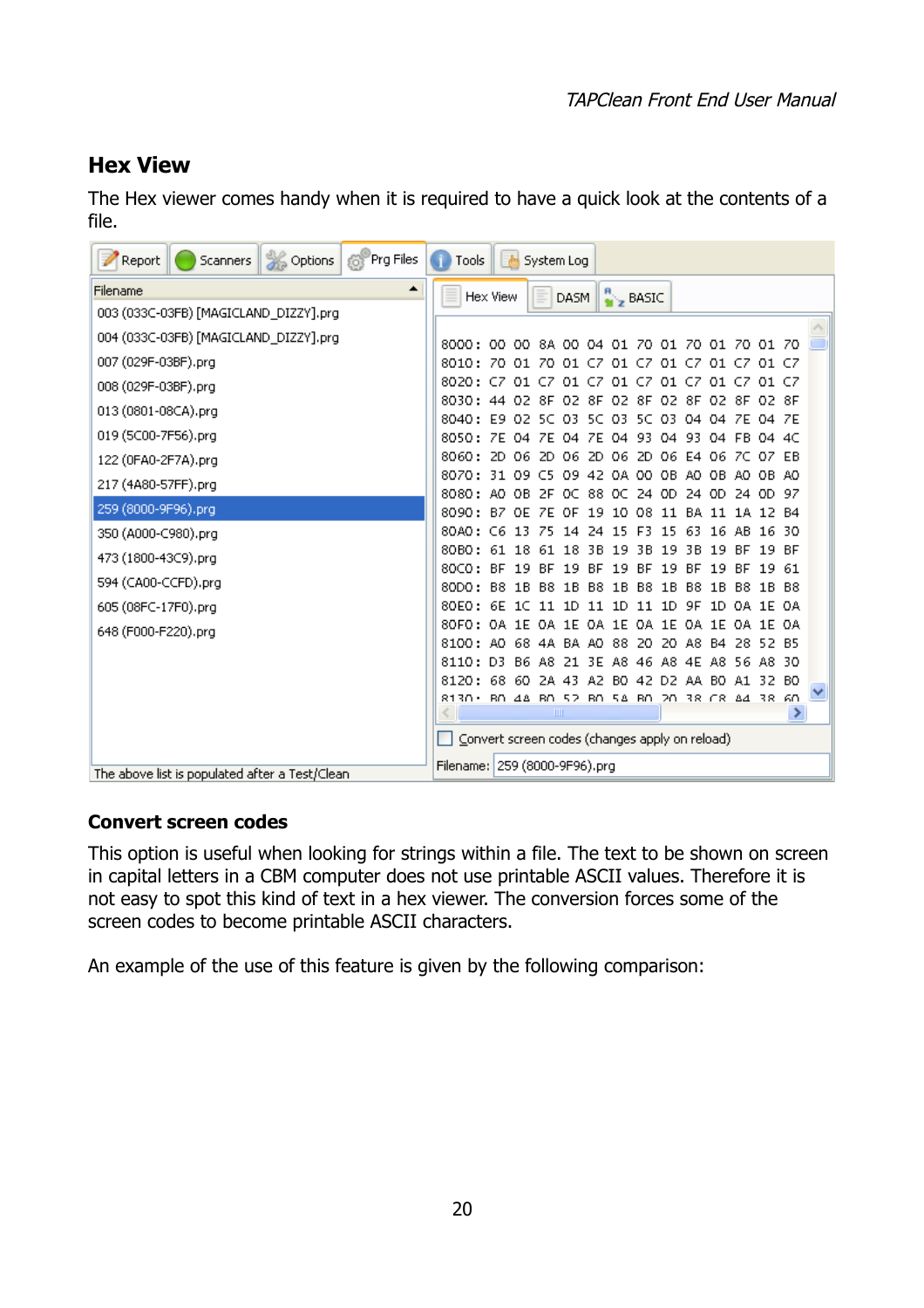#### TAPClean Front End User Manual

 $\blacktriangle$ 

 $\vert \cdot \vert$ 

Without conversion **With Conversion** 

| $\frac{R}{N}$ BASIC<br>Hex View<br>DASM                                 | $\frac{R}{M}$ BASIC<br>Ξ<br>Hex View<br>DASM                                                                                                 |  |  |  |  |
|-------------------------------------------------------------------------|----------------------------------------------------------------------------------------------------------------------------------------------|--|--|--|--|
| <b>20 00 01 14</b><br>$\overline{V}$ $\overline{V}$ $\overline{V}$      | $\overline{1}$<br>$\overline{V}$<br>$\overline{V}$<br><b>3131EM</b><br>$\overline{\phantom{a}}$<br>$\overline{\mathbf{w}}$<br>$\overline{1}$ |  |  |  |  |
| <b>2E</b><br>2E<br>- 20<br>12E<br>2F<br>-20.<br>20<br>2E<br>20.         | 2E 20 2E<br>T GAME<br>2E<br>20<br>2E<br>20<br>2F<br>20.                                                                                      |  |  |  |  |
| 20<br>-09<br>ΟF<br>-01.<br>14<br>20.                                    | 09<br>- LAST<br>NINJA I'<br>20<br>20<br>14<br>01.                                                                                            |  |  |  |  |
| DF.<br>2F<br>2E<br>-20<br>2E<br>20<br>20<br>2E<br>20.                   | 2E<br>-20<br>2E<br>2F<br>20<br>20<br>20                                                                                                      |  |  |  |  |
| DE.<br>OA OF<br>-08<br>-02<br>-19<br>27<br>20.<br>20                    | -08<br>DE<br>19<br>OA OF<br>BY .JOH<br>20<br>-02<br>20<br>27<br>WRIT                                                                         |  |  |  |  |
| 2E<br>19.<br>-27<br>2E<br>20.<br>-20<br>20<br>20                        | 2E<br>-20<br>TWIDDY.<br>19<br>27<br>2Ε<br>20.<br>'N.                                                                                         |  |  |  |  |
| 20<br>-27<br>13<br>-02<br>19<br>-08<br>D9.<br>03.<br>20                 | . GRAPHICS BY .H'<br>27<br>08<br>D9.<br>03<br>13<br>20.<br>02.<br>-19<br>20.                                                                 |  |  |  |  |
| 2E<br>19<br>2E<br>20<br>D5.<br>20.                                      | <b>2E</b><br>'UGH RILEY.<br>D5<br>19<br>2F.<br>20                                                                                            |  |  |  |  |
| -01<br>DB.<br>20<br>02<br>9<br>27<br>OD.<br>14<br>20                    | . MUSIC BY .MAT'<br>19<br>14<br>DЗ<br>20<br>01<br>20<br>27<br>OD.                                                                            |  |  |  |  |
| 20<br>2E<br>20<br>120.<br>2E<br>20<br>2E<br>2E<br>20                    | 'T GRAY.<br>2E<br>120<br>2E<br>2E<br>2E<br>-20<br>20.<br>20.<br>20                                                                           |  |  |  |  |
| 02 19<br>DE 03.<br>O5.<br>-20<br>20.<br>⊿                               | GAME CONCEPT BY<br>DF<br>-03<br>19<br>-20<br>02.<br>o                                                                                        |  |  |  |  |
| -05<br>2E.<br>-20<br>2E<br>-20<br>OC.<br>27<br>20<br>D1.                | .MARK CALE.<br>-05<br>27<br>2E<br>-20<br>OC.<br>20<br>2E<br>20.<br>D1.                                                                       |  |  |  |  |
| 12<br>19<br>02.<br>04<br>20.<br>ΩE<br>O1.<br>2<br>-02                   | STORYBOARD B'<br>12<br>19<br>-02.<br>20<br>-02<br>ΩE<br>2<br>04                                                                              |  |  |  |  |
| D2.<br>-05<br>13<br>2E<br>2E<br>27<br>20.<br>20<br>14                   | . TTM<br>BEST.<br>DZ.<br>Y<br>05<br>13<br>27<br>20<br>2E.                                                                                    |  |  |  |  |
|                                                                         | 20<br>2E<br>14                                                                                                                               |  |  |  |  |
| 19<br>20<br>-08<br>-20-<br>OD.<br>01.<br>-OE<br>14<br>D4.               | AND MANY<br>-08<br>20.<br>19<br>20.<br>14<br>04<br>OD.<br>-01.<br>OE<br>TH.                                                                  |  |  |  |  |
| 01 OC<br>08.<br>14<br>-05<br>12O .<br>oc.<br>20.<br>0E.                 | 20<br>08<br>-05<br>ANKS<br>TO ALL OTHE'<br>01. OC<br>20<br>ΩF<br>14                                                                          |  |  |  |  |
| 16<br>-05<br>2F<br>20<br>20<br>DC.<br>04<br>20.<br>20                   | 'RS INVOLVED.<br>16<br>-05<br>2F<br>20<br>20<br>20<br>DС<br>04<br>20.                                                                        |  |  |  |  |
| $\mathbf{I}$<br>120.<br>20<br>20<br>20<br>20<br>20.<br>20<br>20<br>20   | 20<br>120<br>20<br>20.<br>20<br>20<br>20<br>20.<br>20                                                                                        |  |  |  |  |
| $\mathbf{I}$<br>20<br>20<br>20<br>20<br>120.<br>20<br>20.<br>20.<br>20. | 120<br>20.<br>-20<br>20<br>20<br>20<br>20<br>20.<br>20.                                                                                      |  |  |  |  |
| 20 FF FF                                                                | 20 FF FF                                                                                                                                     |  |  |  |  |
|                                                                         |                                                                                                                                              |  |  |  |  |
| $\rightarrow$<br>$\mathbf{m}$                                           | K<br>$\mathop{\rm Hilb}\nolimits$                                                                                                            |  |  |  |  |
| Convert screen codes (changes apply on reload)                          | ◘ Convert screen codes (changes apply on reload)                                                                                             |  |  |  |  |
| Filename: 014 (F000-F539).prg                                           | Filename: 014 (F000-F539).prg                                                                                                                |  |  |  |  |

Comparative images to demonstrate the use of the screen code conversion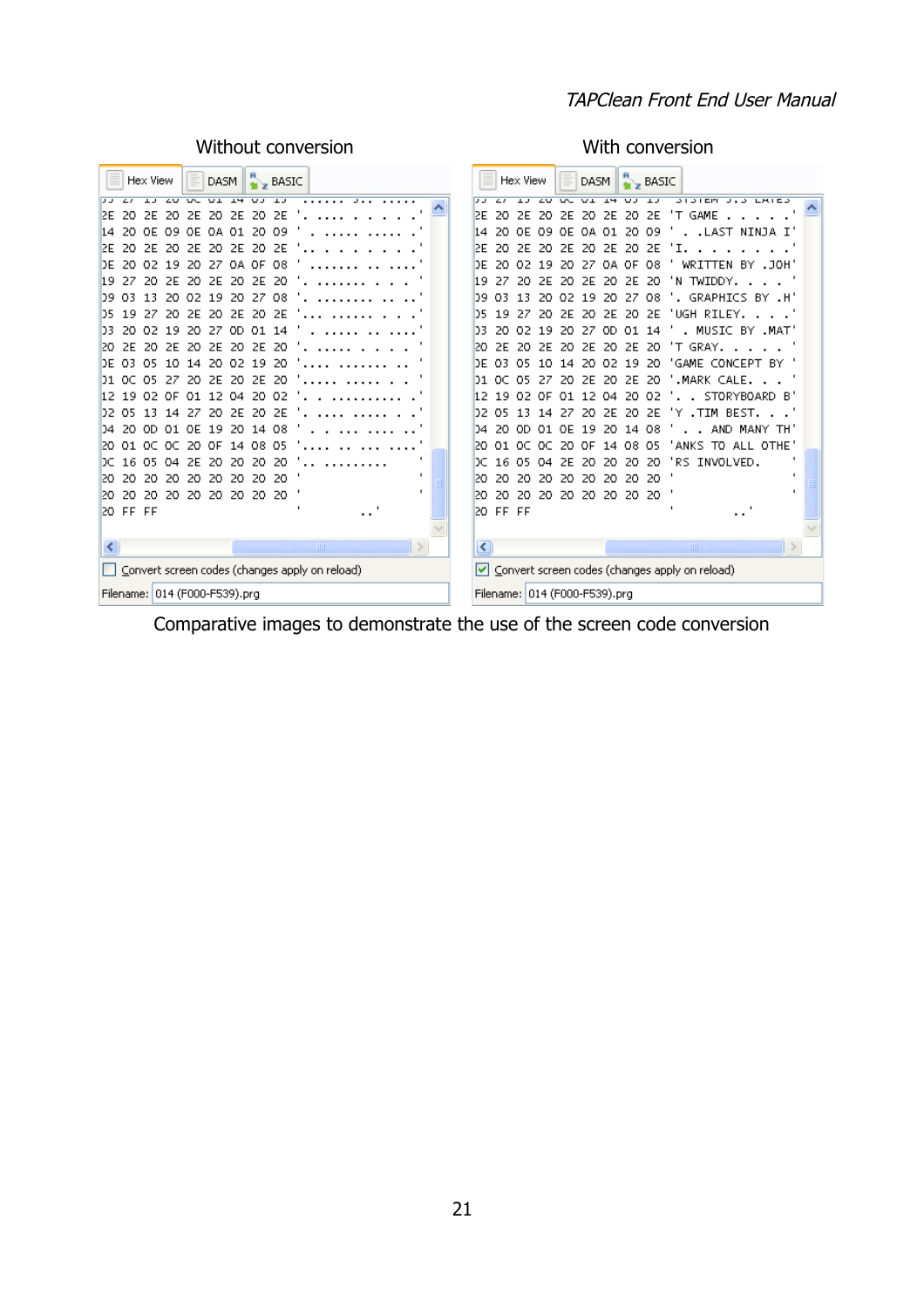### <span id="page-21-1"></span>**DASM**

DASM is a hassle-free 6510 disassembler that does not require massive configuration or knowledge to be used. The purpose of having a disassembler in TAPClean FE is to be able to quickly look at the ASM code used by commercial loaders and small files. However, it is not intended to be the ultimate disassembler for the 65\*\* family of processors. In fact, it is meant to produce an ASM listing that may be quickly read and reassembled.

| Options<br>Report<br>Scanners                                               | <sup>6</sup> Prg Files | Tools<br>System Log                               |  |
|-----------------------------------------------------------------------------|------------------------|---------------------------------------------------|--|
| Filename                                                                    | ▲                      | $\frac{R}{M}$ BASIC<br>DASM<br>Hex View<br>Ξ      |  |
| 003 (033C-03FB) [LABYRINTH].prg                                             |                        |                                                   |  |
| 004 (033C-03FB) [LABYRINTH].prg                                             |                        | BEQ $*+6$<br>LDA #\$02                            |  |
| 007 (0801-08B0).prg                                                         |                        | BNE BO37A                                         |  |
| 008 (0801-08B0).prg                                                         |                        | LDA #\$37                                         |  |
| 011 (E000-E3FF).prg                                                         |                        | STA \$0365<br><b>BO37A</b>                        |  |
| 015 (EF00-F0FF).prg                                                         |                        | LDA #\$7F<br>B037D<br>STA \$A9                    |  |
| 017 (FE00-FFFF).prg                                                         |                        | LDA \$DCOD<br>B0381                               |  |
| 019 (8B00-8BFF).prg                                                         |                        | <b>PLA</b>                                        |  |
| 020 (5000-57FF).prg                                                         |                        | <b>TAY</b>                                        |  |
| 032 (0A00-83FF) [LB].prg                                                    |                        | <b>PLA</b><br>RTI                                 |  |
|                                                                             |                        |                                                   |  |
| 035 (7900-AD46) [TX].prg                                                    |                        | LDY \$A7                                          |  |
| 038 (7900-8ACC) [AF].prg                                                    |                        | STA (\$A5), Y                                     |  |
| 041 (7900-8ADD) [AV].prg                                                    |                        | STA \$D401                                        |  |
| 044 (0800-0855) [M0].prg                                                    |                        | CLC<br>ADC \$AA                                   |  |
| 047 (BC00-BD75) [P0].prg                                                    |                        | STA \$AA                                          |  |
| 050 (8B00-92FD) [U1].prg                                                    |                        | $\mathbf{III}$<br>×                               |  |
| 053 (E000-E4B7) [C0].prg                                                    |                        | Exclude CBM file header (changes apply on reload) |  |
| 056 (A000-A4DE) [JG].prg                                                    |                        | Auto comment asm code (changes apply on reload)   |  |
| 059 (0800-0854) [M1].prg<br>The above list is populated after a Test/Clean. |                        | Filename: 004 (033C-03FB) [LABYRINTH].prg         |  |

The above example shows just a few of the interesting features available in DASM:

- automatic labelling for: branch points, subroutines, absolute jumps, and tables
- generation of a cross-reference for: conditional branches, subroutine calls, and jumps

#### <span id="page-21-0"></span>**Exclude CBM file header**

This option is particularly useful when disassembling a CBM header file that contains part of a turbo loader code. When enabled, DASM doesn't attempt to disassemble the file information at the start of the CBM header.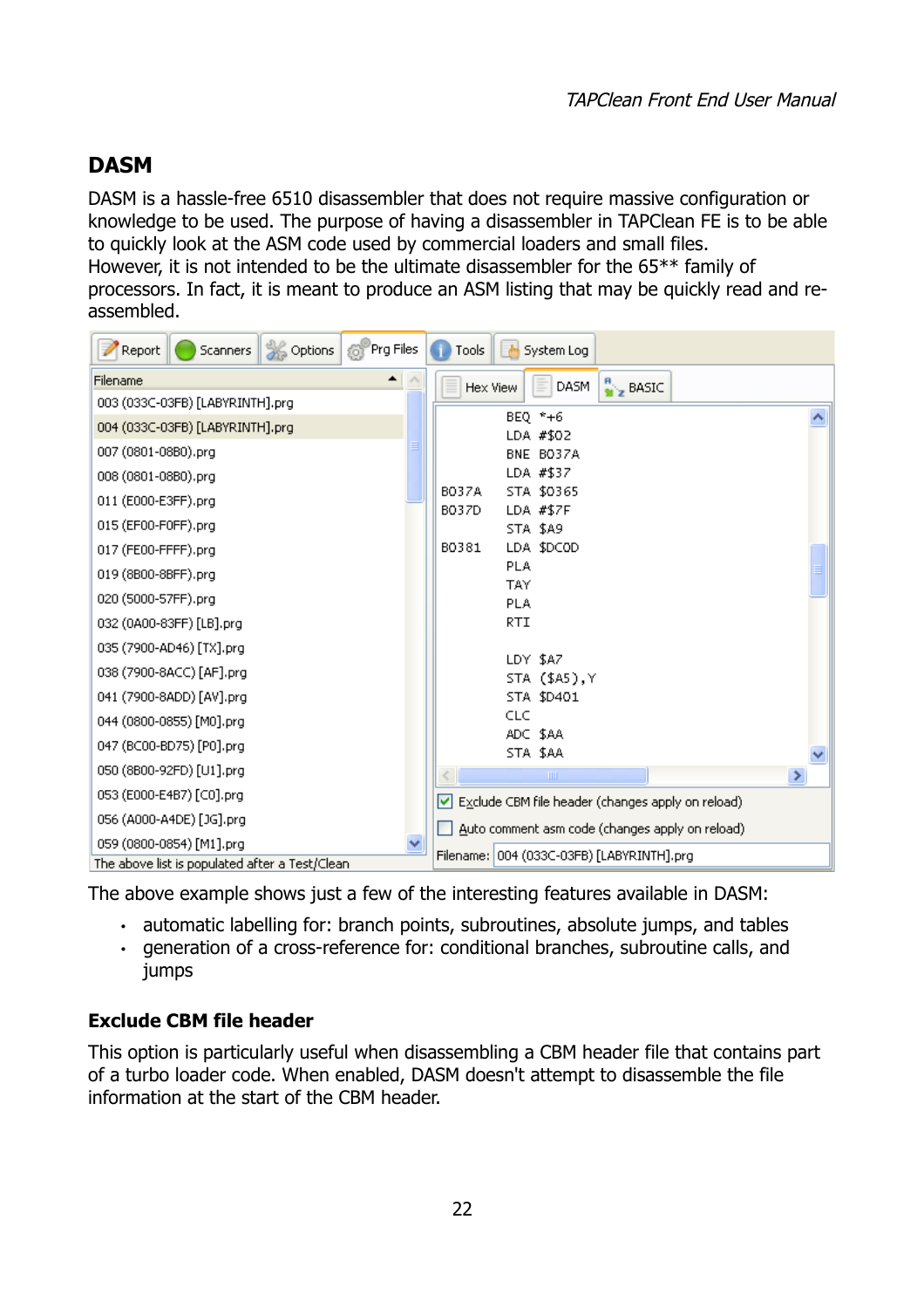#### TAPClean Front End User Manual

| Hex View                                          | <b>DASM</b>                                                                                    | $\frac{R}{m}$ BASIC |                                               |  |  |
|---------------------------------------------------|------------------------------------------------------------------------------------------------|---------------------|-----------------------------------------------|--|--|
| $* = $033C$                                       |                                                                                                |                     |                                               |  |  |
| ; Cassette I/O Buffer – Header<br>T033C<br>T034C  | .byte \$20,\$20,\$20,\$20,\$20                                                                 |                     | .byte \$01,\$49,\$CC,\$F9,\$CC,\$4C,\$41,\$42 |  |  |
| PHA<br><b>TYA</b><br>PHA<br>LSR<br><b>LSR</b>     | LDA \$DCO5<br>LDY #\$11<br>STY \$DCOE<br>EOR #\$02<br><b>ROR \$A9</b><br>LDA \$A9<br>BCC $*+4$ |                     |                                               |  |  |
|                                                   | ШI                                                                                             |                     | >                                             |  |  |
| Exclude CBM file header (changes apply on reload) |                                                                                                |                     |                                               |  |  |
|                                                   | Auto comment asm code (changes apply on reload)                                                |                     |                                               |  |  |
| Filename: 004 (033C-03FB) [LABYRINTH].prg         |                                                                                                |                     |                                               |  |  |

As the above image shows clearly, the CBM header area used for file type, start+end addresses, and filename (from \$033C to \$0350) is not disassembled at all when this option is enabled.

#### <span id="page-22-0"></span>**Auto comment asm code**

If this option is enabled then the source code is commented automatically. Comments are available for:

- VIC-II registers at \$D000-\$D02E
- VIC-II mirror registers at \$D040-\$D3FF
- SID registers at \$D400-\$D41C
- SID mirror registers at \$D420-\$D7FF
- CIA #1 registers at \$DC00-\$DC0F
- CIA #2 registers at \$DD00-\$DD0F
- Serial Bus routines at \$ED09-\$EE84
- Kernal Jump Table at \$FF81-\$FFF5
- 6510 Hardware Vectors at \$FFFA-\$FFFF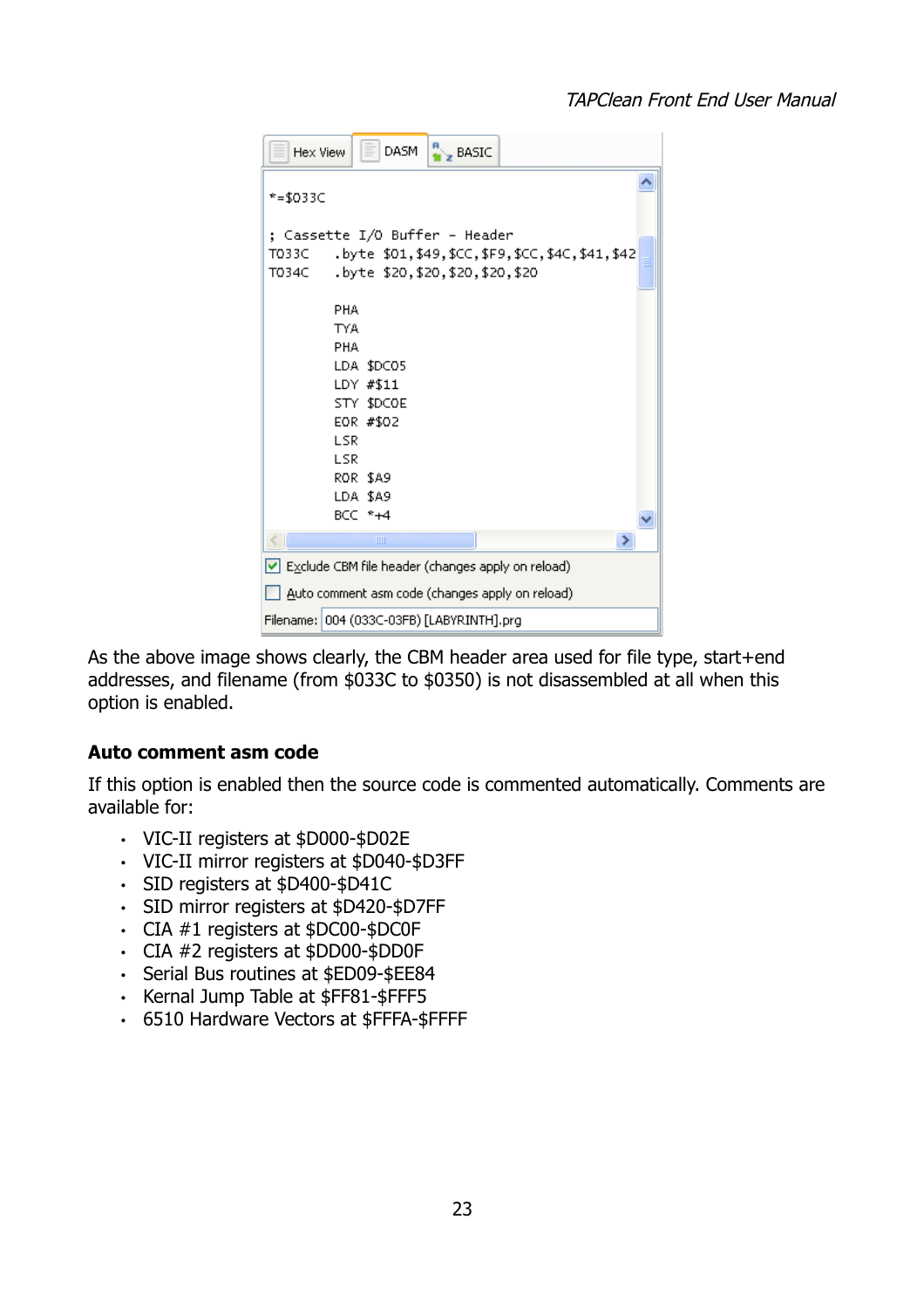### <span id="page-23-0"></span>**BASIC**

The BASIC viewer is a fully CBM BASIC V2 compatible untokenizer that can be used to have a quick look at BASIC programs.

However, it is not intended to be the ultimate BASIC untokenizer.



It should be noted that the set of CBM special characters is not rendered as such: each of them is escaped, e.g. 0x05 is shown as {WHITE} and 0x89 is shown as {F2}.

## <span id="page-23-1"></span>**Displaying foreign PRG files**

TAPClean FE is also capable of displaying the contents of PRG files that were not produced by TAPClean. The Hex viewer, DASM, and the BASIC viewer allow doing so by means of a right mouse click on their text area. When doing so, a contextual menu pops up as per image below: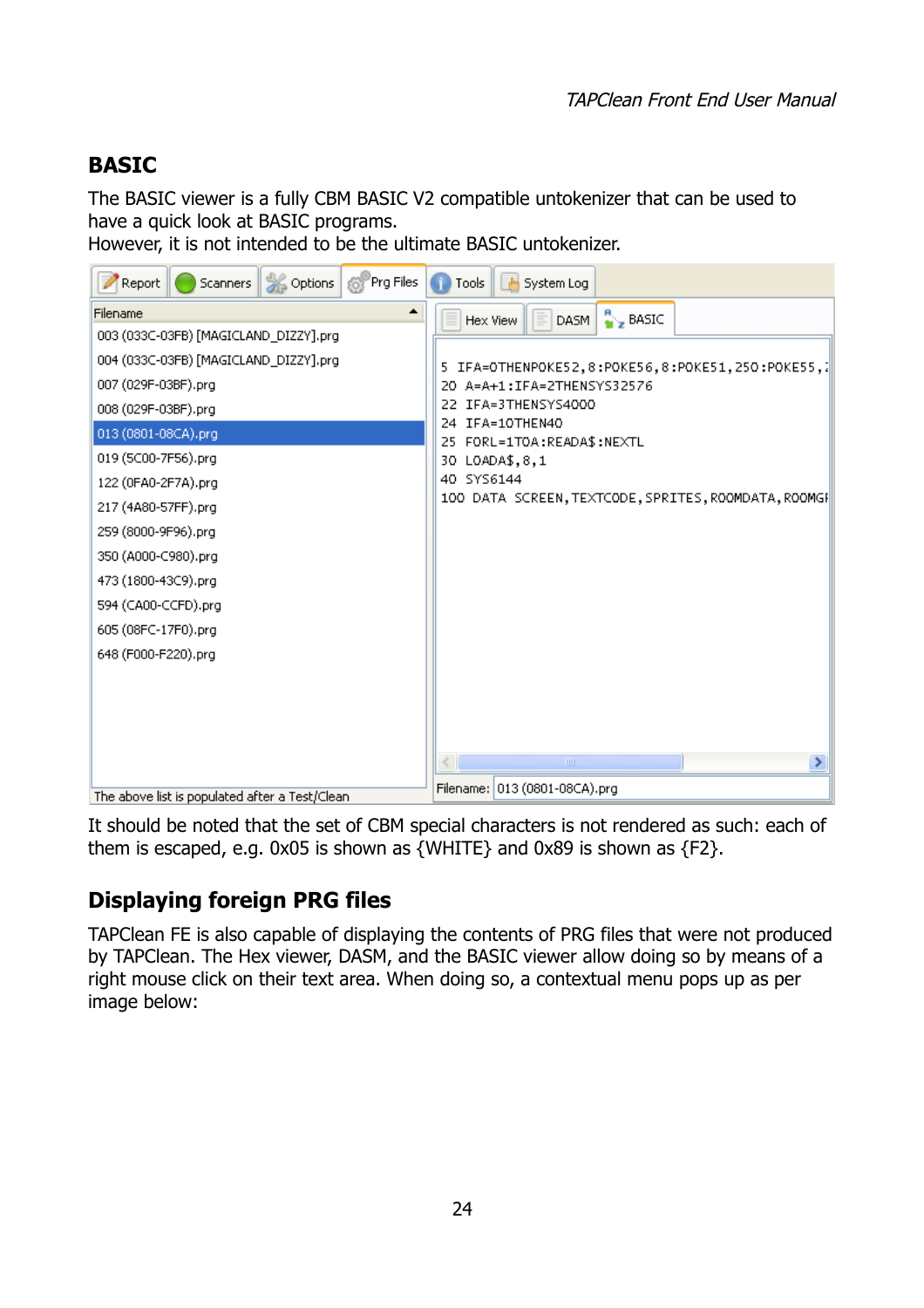#### TAPClean Front End User Manual

|   | <b>B</b> Load foreign PRG file   |  |
|---|----------------------------------|--|
|   | Cut                              |  |
| m | Copy                             |  |
|   | Paste                            |  |
|   | Delete                           |  |
| 筒 | Select All                       |  |
|   | Input Methods                    |  |
|   | Insert Unicode Control Character |  |

The first option brings up a file selection dialog to select the PRG file to process.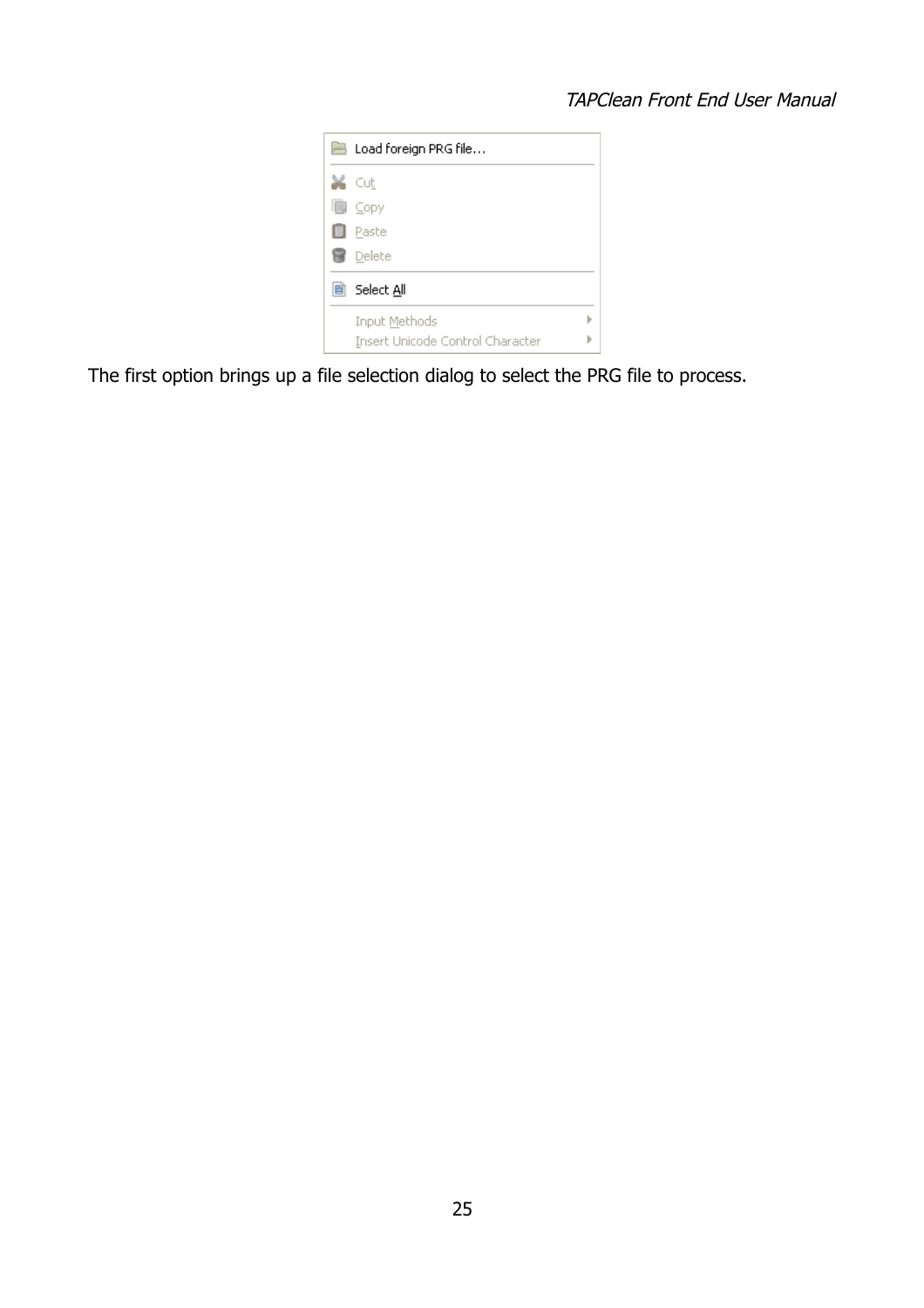# <span id="page-25-1"></span>**Tools**

### <span id="page-25-0"></span>**Tape Editor**

At present, the TAP file editor can be used to remove blocks from a TAP file, which is particularly useful when an optimized tape contains small unrecognized areas that are not necessary.

This tool saves users from editing TAP files in a hex editor, which has the added burden of having to fix the data size inside the TAP file header.



As with the interactive report, a right mouse click over each file brings up a contextual menu used to jump to the beginning of the selected file in the graphical tape analysis tool.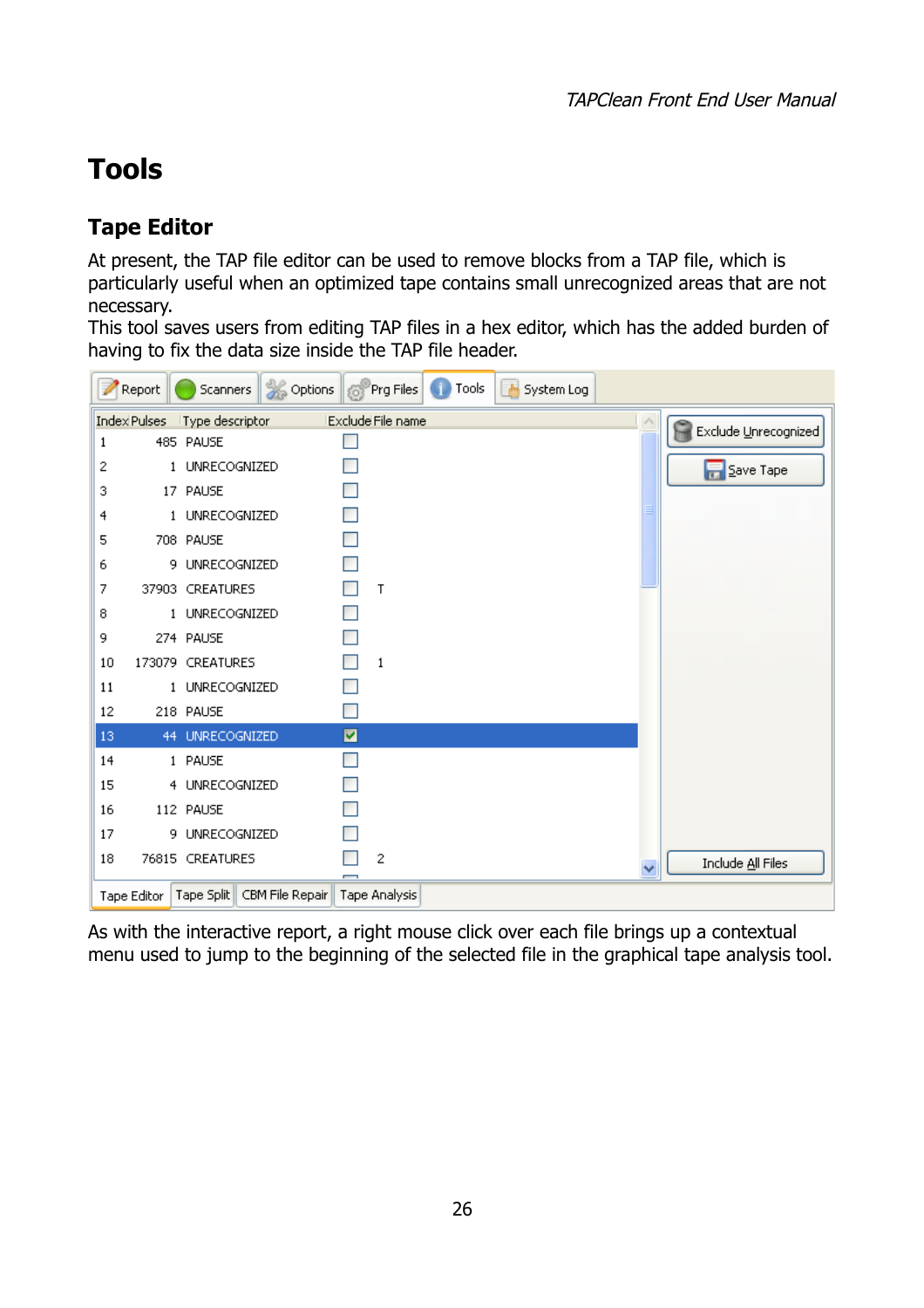### <span id="page-26-0"></span>**Tape Split**

An automated TAP file splitting tool is available to e.g. split compilations into single TAP files, as per image below:

|    | Report<br>Scanners                           |                          | Options 6 Prg Files | Œ<br>Tools | $\frac{1}{2}$<br>System Log |   |                    |
|----|----------------------------------------------|--------------------------|---------------------|------------|-----------------------------|---|--------------------|
|    | Index Type descriptor                        | Cut before File name     |                     |            |                             |   | Analyze            |
| 11 | <b>UNRECOGNIZED</b>                          |                          |                     |            |                             | Ē |                    |
| 2  | PAUSE                                        |                          |                     |            |                             |   | on Split           |
| 3  | C64 ROM-TAPE HEADER                          | e.                       | <b>BAR</b>          |            |                             |   |                    |
| 4  | C64 ROM-TAPE HEADER                          | $\blacksquare$           | <b>BAR</b>          |            |                             |   |                    |
| 5  | PAUSE                                        | T                        |                     |            |                             |   |                    |
| 6  | UNRECOGNIZED                                 | <b>The Second Second</b> |                     |            |                             |   |                    |
| 7  | PAUSE                                        | ×                        |                     |            |                             |   |                    |
| 8  | C64 ROM-TAPE DATA                            | <b>Ta</b>                |                     |            |                             |   |                    |
| 9. | C64 ROM-TAPE DATA                            | $\blacksquare$           |                     |            |                             |   |                    |
| 10 | PAUSE                                        | <b>T</b>                 |                     |            |                             |   |                    |
| 11 | UNRECOGNIZED                                 |                          |                     |            |                             |   |                    |
| 12 | PAUSE                                        |                          |                     |            |                             |   |                    |
| 13 | C64 ROM-TAPE HEADER                          | <b>In</b>                | CAN                 |            |                             |   |                    |
| 14 | C64 ROM-TAPE HEADER                          | H                        | CAN                 |            |                             |   |                    |
| 15 | PAUSE                                        | ×                        |                     |            |                             |   |                    |
| 16 | UNRECOGNIZED                                 |                          |                     |            |                             |   |                    |
| 17 | PAUSE                                        |                          |                     |            |                             |   |                    |
| 18 | C64 ROM-TAPE DATA                            |                          |                     |            |                             |   | <b>X</b> Clear All |
|    | CBM File Repair<br>Tape Editor<br>Tape Split |                          | Tape Analysis       |            |                             |   |                    |

As with the interactive report, a right mouse click over each file brings up a contextual menu used to jump to the beginning of the selected file in the graphical tape analysis tool.

The tool is capable of identifying the start of a CBM boot file and to mark it as a split point via the "Analyze" button.

Users can either manually mark split points in the first instance or use the results of the analysis as a starting point, as suggested by the image below:

| Analysis completed                                                                                                                                                    |
|-----------------------------------------------------------------------------------------------------------------------------------------------------------------------|
| The automatic analysis has completed<br>and split points have been marked, if<br>appropriate.<br>You might now want to review them<br>before proceeding with a split. |
|                                                                                                                                                                       |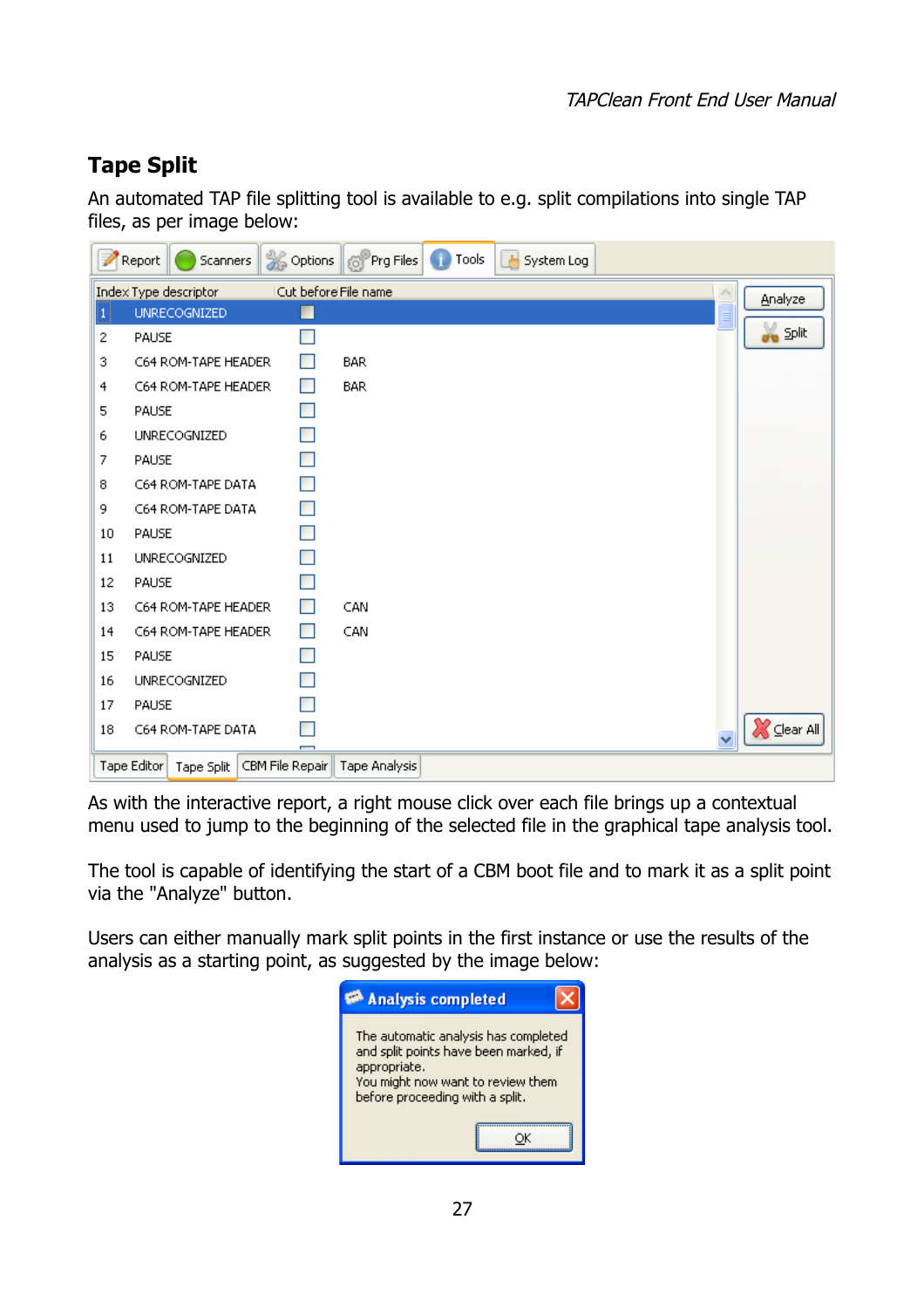The details of the split are available in the "System Log" tab, as per image below:

| Scanners & Options & Prg Files 1 Tools<br>System Log<br>Report    |  |
|-------------------------------------------------------------------|--|
| Results of the split:                                             |  |
| Filename: BAR – Start: 20 – End: 240838 – Block len: 240819       |  |
| Filename: CAN - Start: 240839 - End: 366690 - Block len: 125852   |  |
| Filename: OVE - Start: 366691 - End: 651444 - Block len: 284754   |  |
| Filename: SIT - Start: 651445 - End: 871671 - Block len: 220227   |  |
| Filename: SMA – Start: 871672 – End: 964367 – Block len: 92696    |  |
| Filename: SPA – Start: 964368 – End: 1124260 – Block len: 159893  |  |
| Filename: JET - Start: 1124261 - End: 1480593 - Block len: 356333 |  |
| Filename: PHA – Start: 1480594 – End: 1592645 – Block len: 112052 |  |
| Filename: INT - Start: 1592646 - End: 1710658 - Block len: 118013 |  |
| Filename: INF - Start: 1710659 - End: 1825870 - Block len: 115212 |  |
| Filename: GHO – Start: 1825871 – End: 2129796 – Block len: 303926 |  |
| Filename: SUB – Start: 2129797 – End: 2224891 – Block len: 95095  |  |
| Filename: ROC - Start: 2224892 - End: 2683146 - Block len: 458255 |  |
| Filename: PLA – Start: 2683147 – End: 2891793 – Block len: 208647 |  |
| Filename: BLA – Start: 2891794 – End: 3108207 – Block len: 216414 |  |
| Filename: DYN - Start: 3108208 - End: 3315497 - Block len: 207290 |  |
| Filename: DOY – Start: 3315498 – End: 3591985 – Block len: 276488 |  |
| Filename: DER – Start: 3591986 – End: 3784633 – Block len: 192648 |  |
| Filename: SPA – Start: 3784634 – End: 3962287 – Block len: 177654 |  |
| Filename: UNI – Start: 3962288 – End: 4118960 – Block len: 156673 |  |
| Filename: RAT – Start: 4118961 – End: 4289746 – Block len: 170786 |  |
| Filename: TAN - Start: 4289747 - End: 4488318 - Block len: 198572 |  |
| Filename: PAR – Start: 4488319 – End: 4669764 – Block len: 181446 |  |
| <b>TILL</b>                                                       |  |
| Redirect console command output to log window                     |  |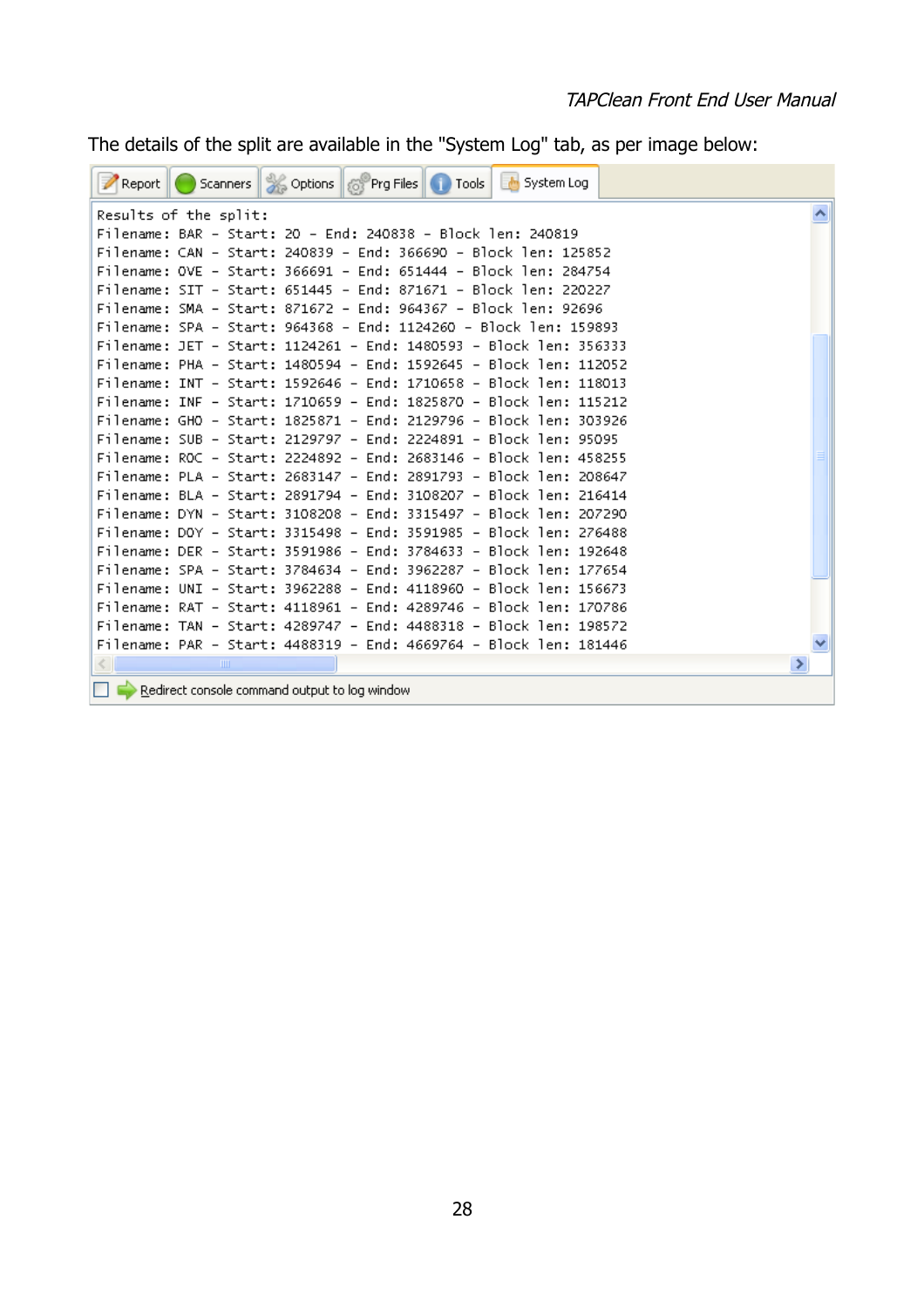### <span id="page-28-0"></span>**CBM File Repair**

An automatic CBM file repair tool is available to repair one of the two copies of a CBM file should one be faulty and the other one healthy.

In order to check whether the above scenario occurs for a TAP file, the "Analyze" button can be used, as shown below:



After the analysis has been carried out (and, optionally, a review), the "Repair All" button will repair those CBM files that can be fixed:



Advanced users can review the details of each faulty file and its healthy copy by expanding the "Region breakdown" control, as per below: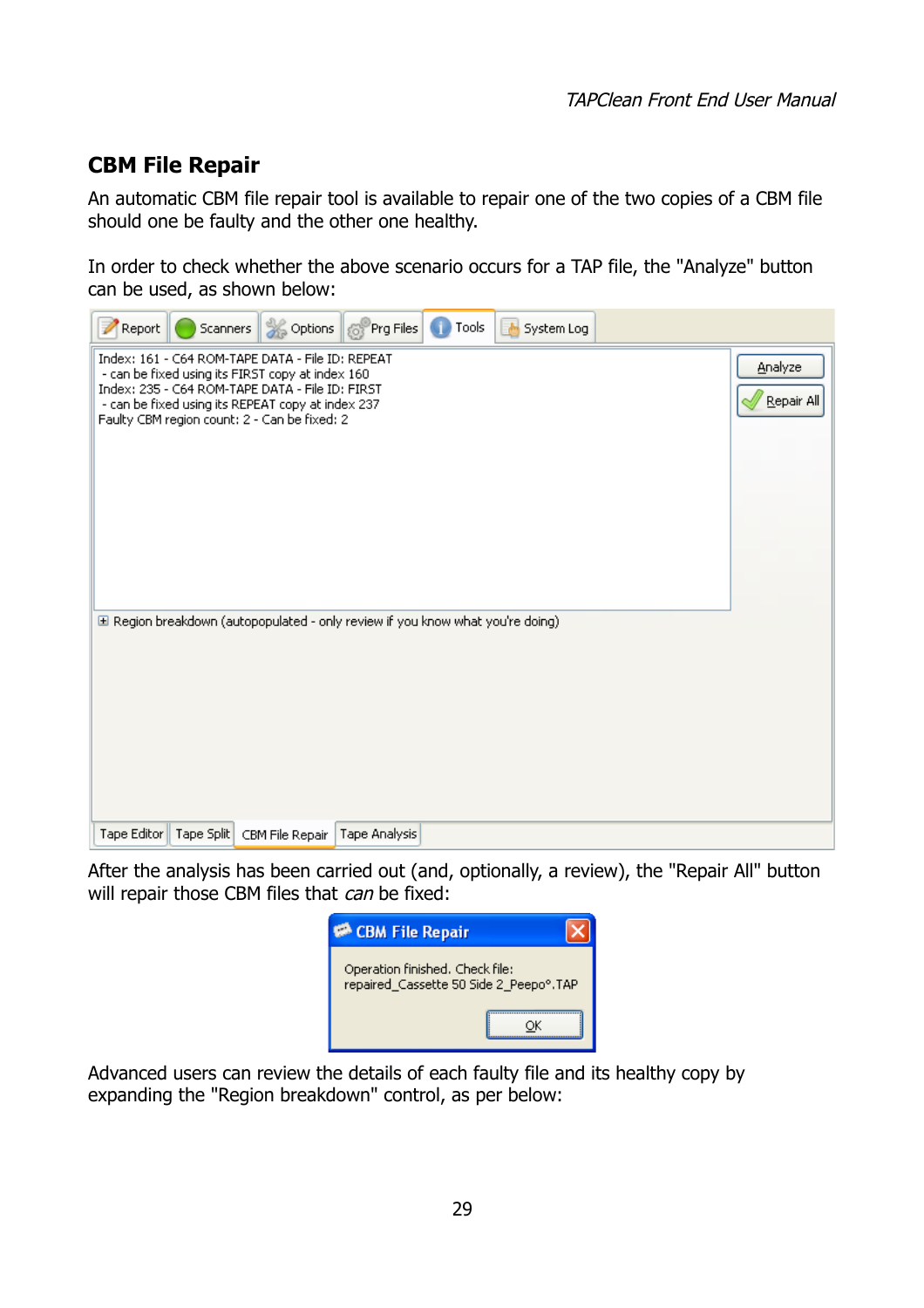#### TAPClean Front End User Manual

| Report<br>Scanners                                                                                                                                                                                       | Options 6 Prg Files<br>l Tools<br>System Log                                                           |                       |  |  |  |
|----------------------------------------------------------------------------------------------------------------------------------------------------------------------------------------------------------|--------------------------------------------------------------------------------------------------------|-----------------------|--|--|--|
| - can be fixed using its FIRST copy at index 160<br>Index: 235 - C64 ROM-TAPE DATA - File ID: FIRST<br>- can be fixed using its REPEAT copy at index 237<br>Faulty CBM region count: 2 - Can be fixed: 2 | Index: 161 - C64 ROM-TAPE DATA - File ID: REPEAT                                                       | Analyze<br>Repair All |  |  |  |
|                                                                                                                                                                                                          | $\Box$ Region breakdown (autopopulated - only review if you know what you're doing)                    |                       |  |  |  |
| Currently showing faulty region:                                                                                                                                                                         | Previous<br>of<br>$\mathbf{1}$<br>$\overline{c}$<br>Next                                               | Fix this region<br>M  |  |  |  |
| Faulty file chain:                                                                                                                                                                                       | Include Index Pulses File ID<br>Type descriptor                                                        |                       |  |  |  |
| M                                                                                                                                                                                                        | 161<br>64722 REPEAT<br>C64 ROM-TAPE DATA                                                               |                       |  |  |  |
| M                                                                                                                                                                                                        | 162<br><b>UNRECOGNIZED</b><br>-1                                                                       |                       |  |  |  |
| ⊽                                                                                                                                                                                                        | 163<br>PAUSE<br>4                                                                                      |                       |  |  |  |
| ⊽                                                                                                                                                                                                        | 164<br>18611<br><b>UNRECOGNIZED</b>                                                                    |                       |  |  |  |
| Data: 83079<br>Select All                                                                                                                                                                                |                                                                                                        |                       |  |  |  |
| Index:<br>160<br>Sane file:<br>File ID:<br><b>FIRST</b>                                                                                                                                                  | Pulses:<br>Data pulses:<br>83000<br>88558<br>(data+checkbyte)<br>Type descriptor:<br>C64 ROM-TAPE DATA |                       |  |  |  |
| $\odot$ Use sane file to gyerwrite faulty file chain $\odot$ Attempt a reconstruction of the damaged area(s) only                                                                                        |                                                                                                        |                       |  |  |  |
| Tape Editor   Tape Split   CBM File Repair                                                                                                                                                               | Tape Analysis                                                                                          |                       |  |  |  |

As with the interactive report, a right mouse click over each file of the faulty chain brings up a contextual menu used to jump to the beginning of the selected file in the graphical tape analysis tool.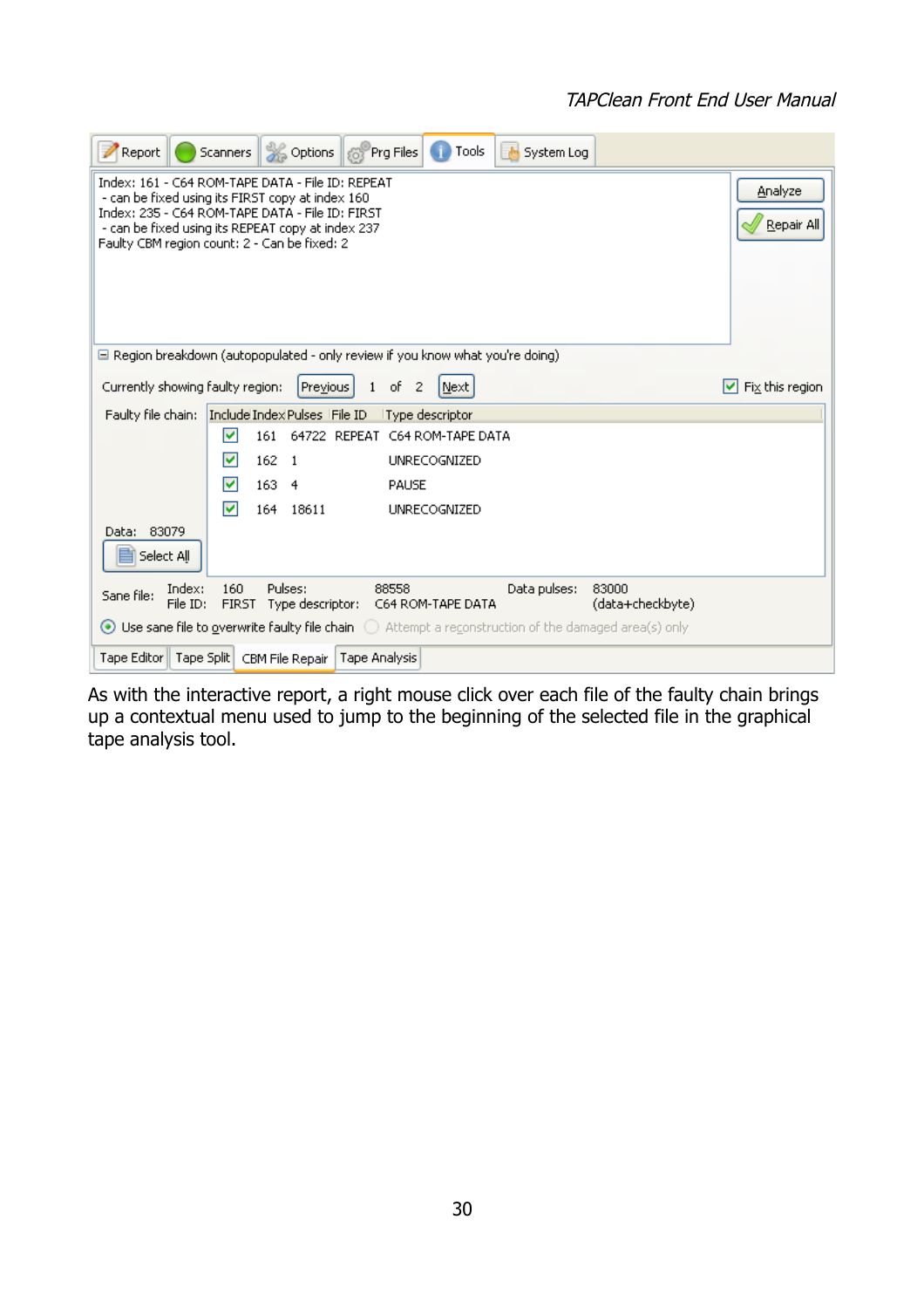### <span id="page-30-0"></span>**Tape Analysis**

A graphical tape analysis tool is provided in order to inspect tape image contents.

The pulse trace can be arranged vertically or horizontally.



A right mouse click over the trace brings up a contextual menu that can be used to take a snapshot of the current view, as per image below: